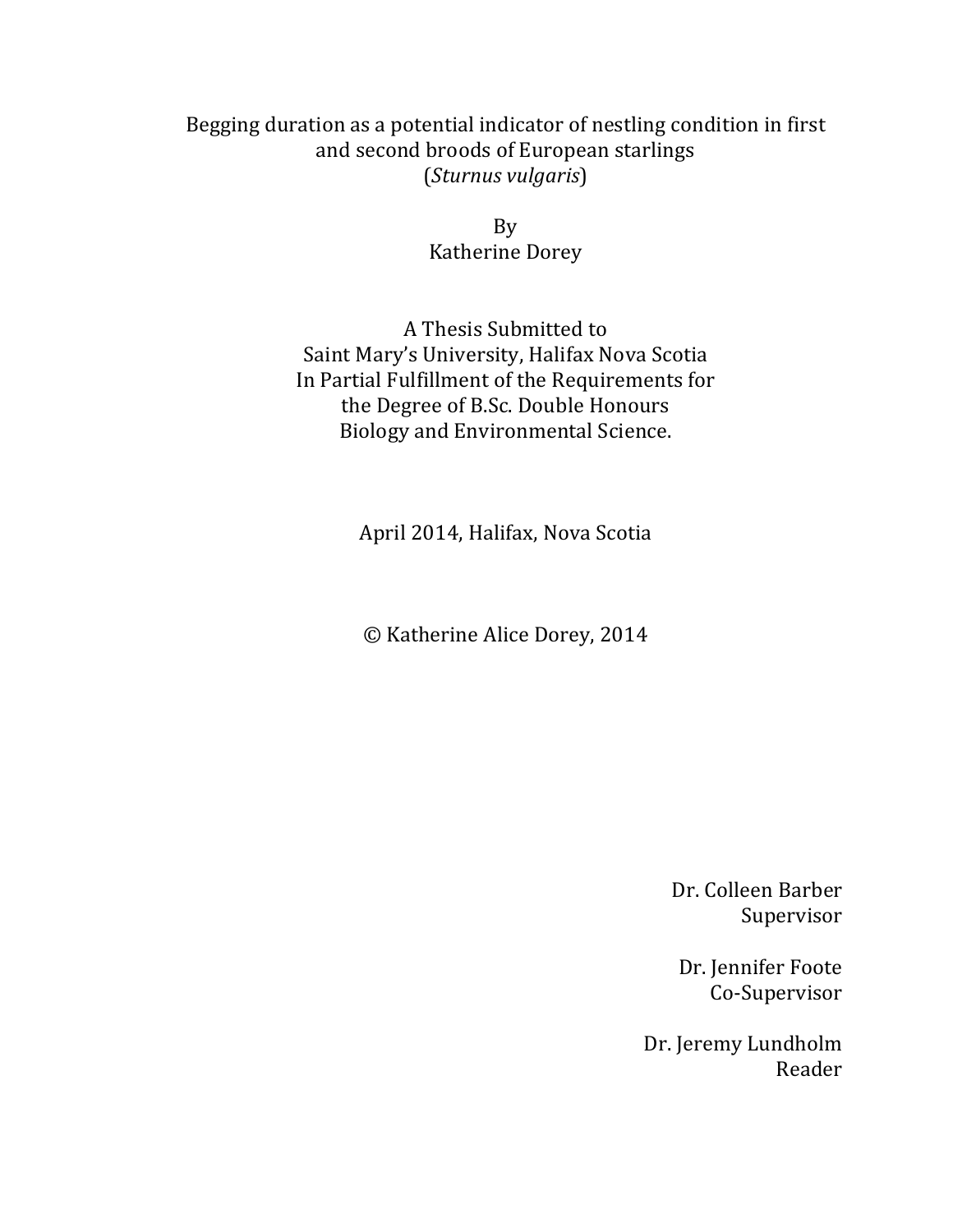# Table of Contents

| Abstract                                                                                                    | Page<br>ī          |
|-------------------------------------------------------------------------------------------------------------|--------------------|
| List of Tables and Figures                                                                                  | ii                 |
| Acknowledgements                                                                                            | iii                |
| Introduction                                                                                                | $\mathbf{1}$       |
| Methods<br><b>Study Species</b><br>Fieldwork<br><b>Experimental Analysis</b><br><b>Statistical Analysis</b> | 9<br>9<br>11<br>12 |
| Results<br><b>Begging Duration</b><br><b>Brood Condition &amp; Fledging Success</b>                         | 19<br>19           |
| Discussion<br><b>Begging Duration</b><br><b>Brood Condition &amp; Fledging Success</b>                      | 26<br>30           |
| Conclusion                                                                                                  | 34                 |
| Literature Cited                                                                                            | 35                 |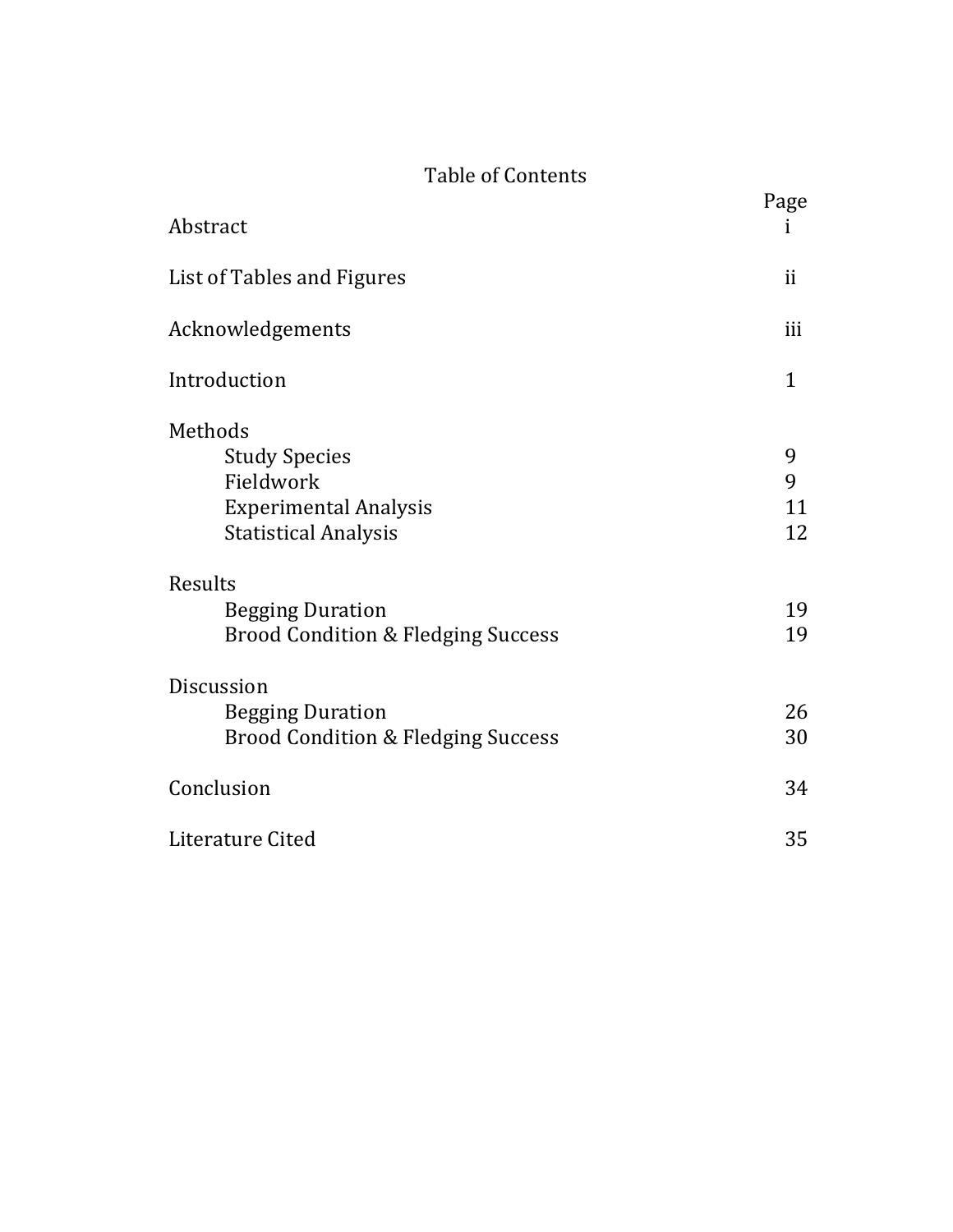# Begging duration as a potential indicator of nestling condition in first and second broods of European starlings (*Sturnus vulgaris*)

# By Katherine Dorey

# **Abstract**

Begging in passerine birds is an honest signal of nestling hunger to the parents. Over the breeding season a decrease in food availability and parental provisioning and an increase in parasite abundance occur suggestive of a decline in brood condition. The purpose of this study was to examine if there is a relationship between begging duration and nestling condition in European starlings (*Sturnus vulgaris*). Females lay two clutches over the breeding season, and both males and females incubate the eggs and provision the offspring. Nestboxes were checked daily for eggs. Upon hatching, a microphone was placed within the nestbox to record begging vocalizations. Begging was analyzed when nestlings were 11 days of age, which is mid-way through the nestling period. Begging duration did not differ between first and second broods. Second broods were in poorer condition than first broods. Second broods with more nestlings were in significantly poorer condition than those with fewer nestlings. Although there was a difference in condition between first and second broods, no difference in fledging success was detected. In summary, no significant relationship was observed between either total duration or mean duration of begging and nestling condition, which suggests that nestlings continue to beg for food regardless of their condition. Duration of a call does not differ with nestling condition; however begging is still an honest signal of nestling need because it is costly to produce.

Date: April 15, 2014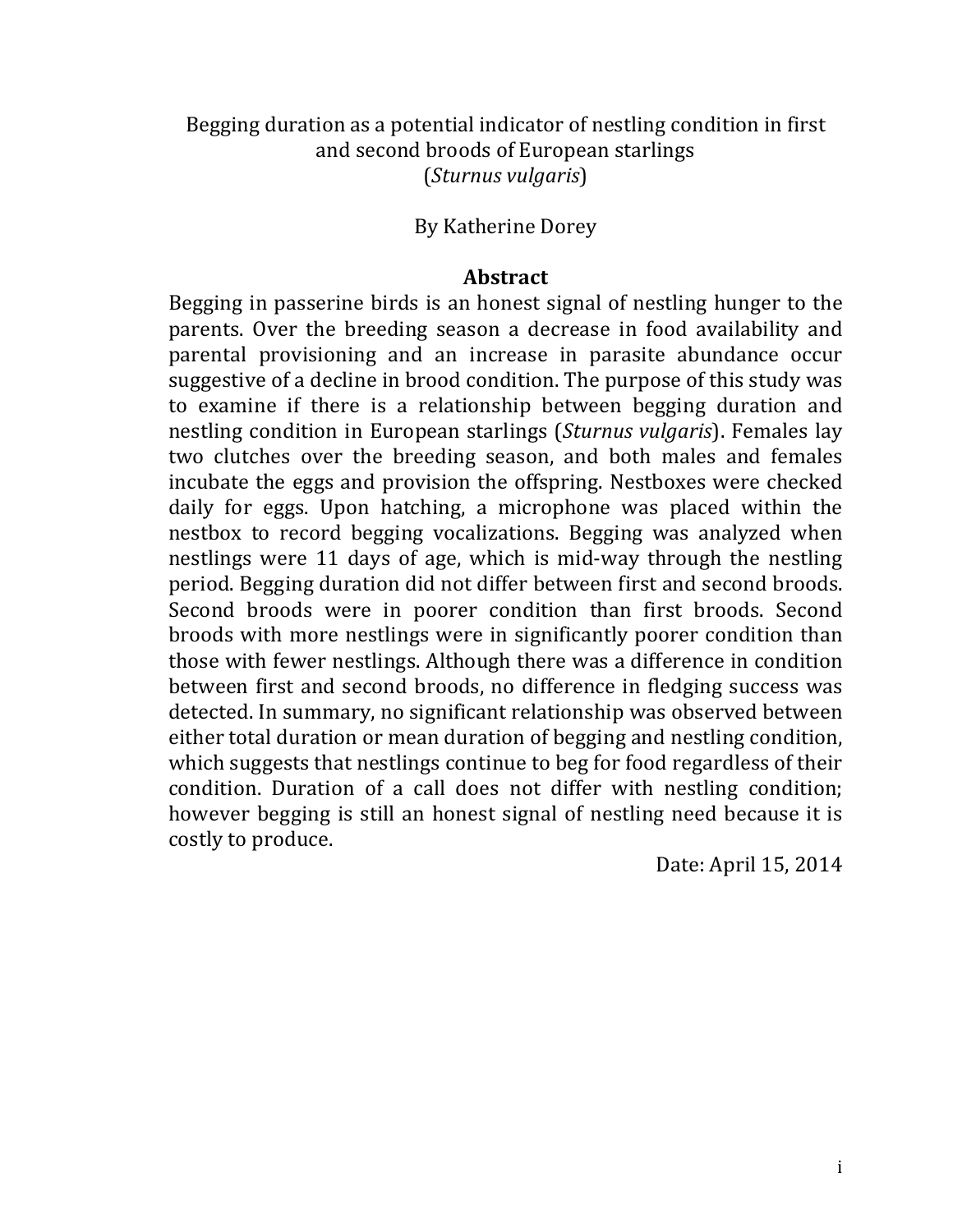# **List of Tables and Figures**

| Figure 1. Syrinx software display of 11-day old European starling begging<br>calls (Nestbox 1, May 15, 2012).                                                                                                    | 15 |
|------------------------------------------------------------------------------------------------------------------------------------------------------------------------------------------------------------------|----|
| <b>Figure 2.</b> Begging bouts from 11-day old European starling nestlings<br>(Nestbox 1, May 15, 2012).                                                                                                         | 16 |
| <b>Figure 3.</b> Beg and peeping calls (circled) from 11-day old<br>European starlings. Peeps are characterized by having a duration of <0.04s<br>while begs have a duration > 0.04s. (Nestbox 1, May 15, 2012). | 17 |
| Figure 4. Illustration of the boxes that Syrinx PC Software creates to<br>record start and end times, as well as the 'Beg' annotation that<br>distinguishes each vocalization.                                   | 18 |
| <b>Figure 5.</b> Total duration of begging for the 30-minute period for nests<br>containing 1-6 nestlings (n=26 broods).                                                                                         | 21 |
| <b>Figure 6.</b> Mean brood condition for first and second broods of European<br>starlings. Error bars represent standard error.                                                                                 | 22 |
| <b>Figure 7.</b> Mean brood condition shows a negative correlation with<br>total precipitation (mm) during the first 12 days of the nestling period<br>(Day 0 - Day 11).                                         | 23 |
| Figure 8. Mean brood condition in small (1-3 nestlings) versus large<br>(4-6 nestlings) broods within first and second broods of European<br>starlings. Error bars represent standard error.                     | 24 |
| <b>Figure 9.</b> Fledging success in 2011 and 2012. Error bars represent<br>standard error.                                                                                                                      | 25 |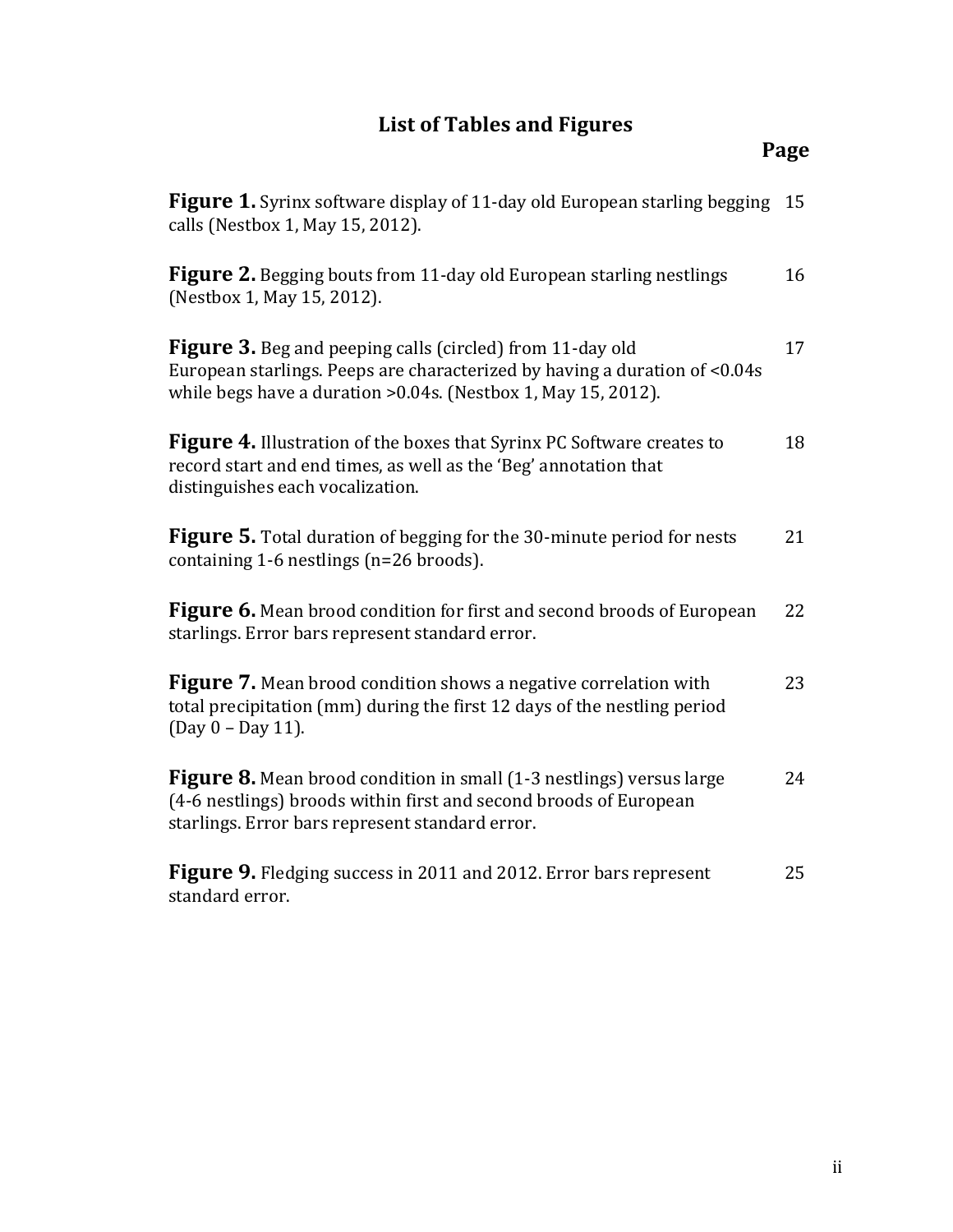# **Acknowledgements**

I would like to thank M. Hornsby, M. Latouf, A. Ouedraogo, M. Porter, J. Slade and K. Smith, for collecting the 2011 and 2012 nestlings' data and for their help throughout the year. I would also like to say a special thank you to Hillary Yuill for all of her help and support during the late nights in the lab. Further, I would like to thank my supervisor and co-supervisor, Dr. Colleen Barber of Saint Mary's University and Dr. Jennifer Foote of Algoma University for their encouraging words and their help and support throughout my research especially with research design and statistical analysis.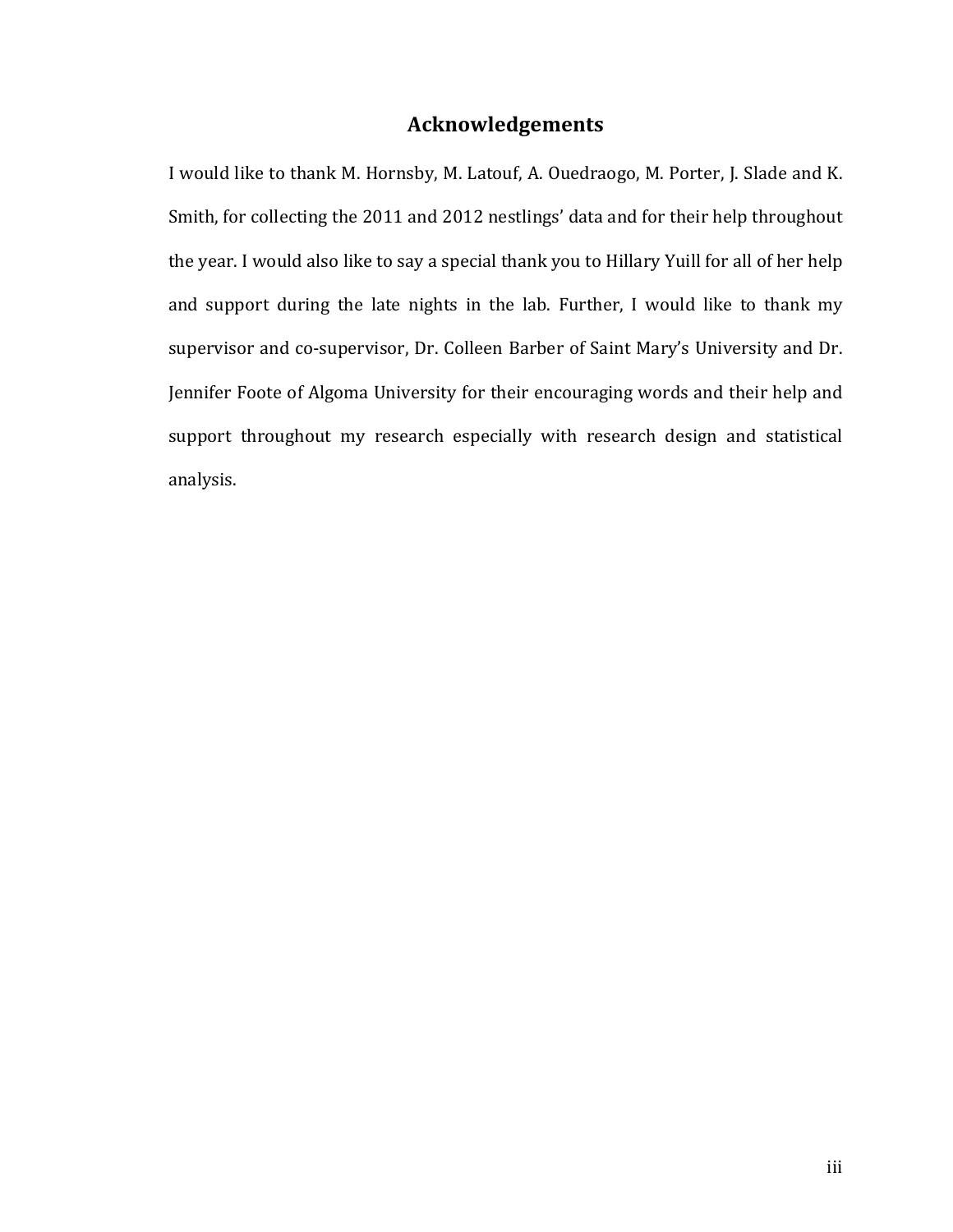## **Introduction:**

Communication in animals is an inherent part of every individual's life. It has important fitness consequences and is used during courtship, with offspring and with each other (e.g. to alert of a potential predator)(Kumar, 2003). Various forms of communication include plumage coloration, body movements and acoustic signaling (Kumar, 2003). An important type of acoustic communication is between parents and their offspring (parent-offspring communication), which is critical to the nestling's survival. Such communication involves arrival calls and alarm calls from the parent to the young or begging by the offspring to the parents. This type of communication regulates provisioning and offspring development and ensures that the proper amount of care is provided for daily food and warmth requirements (Leonard & Horn, 2001). In passerine birds, begging for food by the nestlings is an honest signal of hunger to parents (Godfray, 1991 & 1995; Wright & Leonard, 2002; Cotton et al., 1996). Begging mainly occurs when parents are present, but will also occur in their absence (Leonard & Horn, 2001). Nestlings beg by gaping with their beak wide open, standing in the nest, flapping their wings and vocalizing (Leonard et al., 2005). This begging display becomes more intense as nestlings become hungrier and can provide information about nestling body temperature, immunocompetence and body condition from the call characteristics  $(e.g., pitch, length, and posture)$ (Leonard & Horn, 2001; Maurer et al., 2003). Begging informs parents which nestling should receive the next meal based on their begging intensity (frequency and duration) (Soler & Avilés, 2010; Maurer et al., 2003; Dugas, 2009). Various studies have found that higher begging rates due to hunger influence the parent's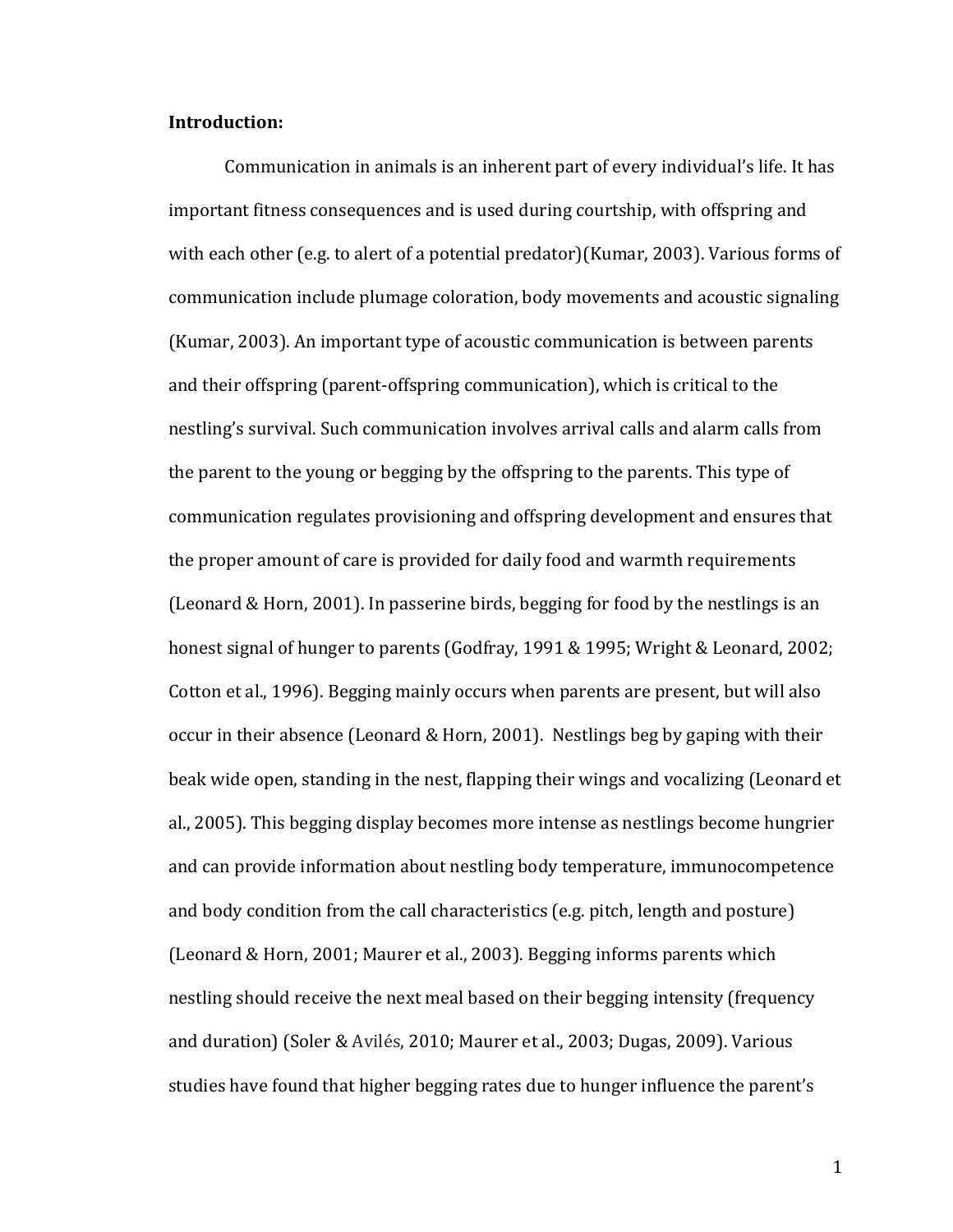decision to allocate food to a particular nestling over a sibling (e.g. Cotton et al., 1996; Granadeiro et al., 2000; Redondo & Castro, 1992). There is conflict between the allocation of resources parents provide to offspring at each visit to the nest. Each sibling will beg to receive the food, but parents can only feed a certain number of nestlings at each nest visit (Kilner & Johnstone, 1997).

Acoustic communication in urban bird populations, such as the Halifax European starling population is often affected by urban traffic noises and signals may not be received due to ambient noise pollution (McIntyre et al., 2014). Disturbance to communication efficiency as well as decreased foraging sites found in urban settings can reduce overall survival. Anthropogenic noise within the city has the ability to mask the acoustic signals of avian species, which ultimately effects parent-offspring communication. If parents are unable to receive the begging signals properly they may not be able to appropriately allocate the food, affecting nestling survival (Slabbekoorn & Peet, 2003; Leonard & Horn, 2012).

The ultraviolet light (UV) reflectance of the flange (inside of beak) is an important visual cue for nestling food distribution in altricial species. This visual cue could be particularly important for urban bird populations, especially, if acoustic signals are masked. In European starlings (*Sturnus vulgaris*), the colour of the flange will reflect more or less UV over a short- term period based on the nestlings longterm nutritional state, which allows nestlings to signal food deprivation to the parents when gaping (Bize et al., 2006; Jourdie et al., 2004; Mondloch, 1995). A carotenoid-rich diet produces the orange-yellow coloration seen in nestling flange (Thorogood et al., 2008). Because the intensity and reflectance of this signal is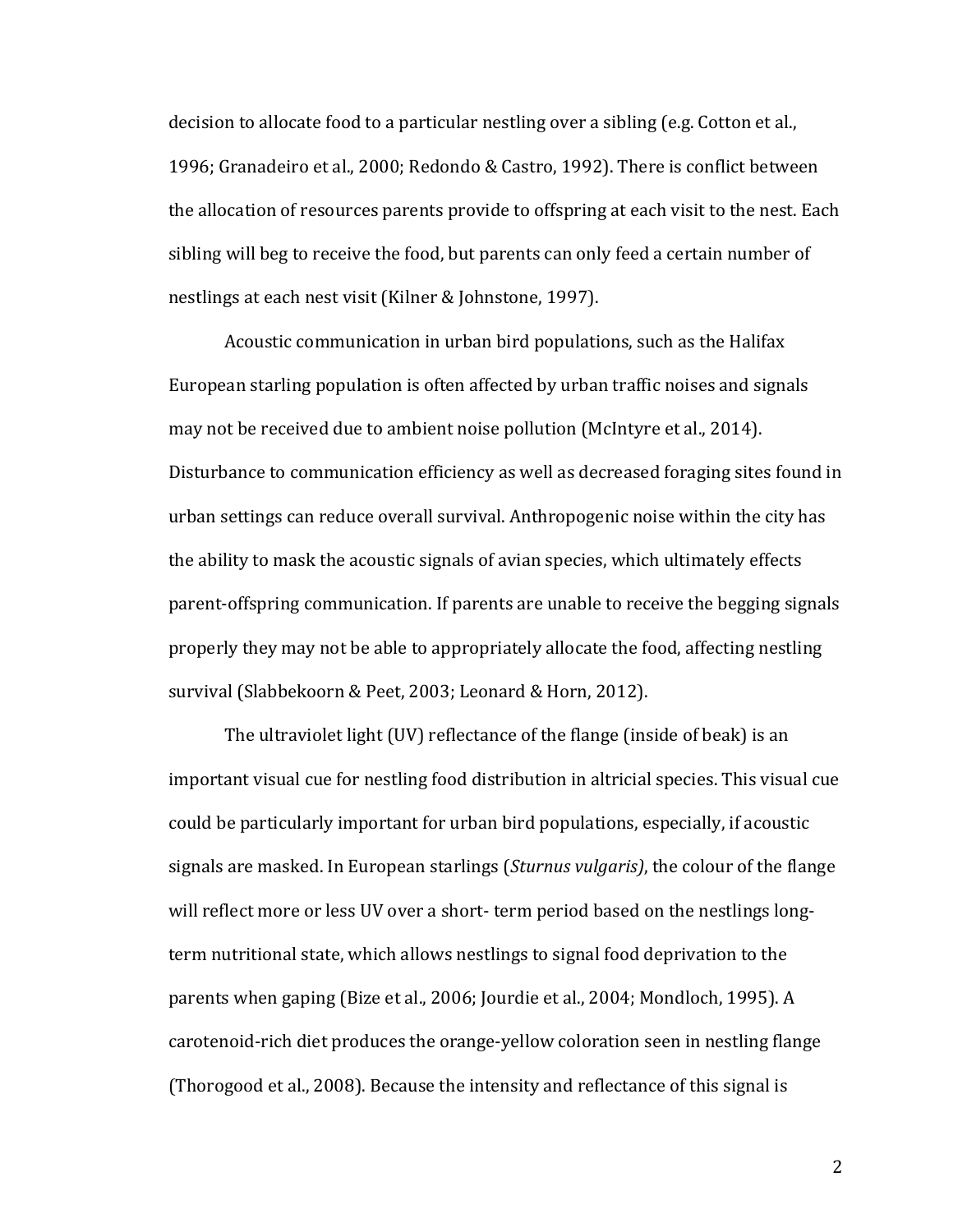influenced by the diet, nestlings that are in better condition receiving a higher quality (carotenoid-rich) diet will have higher UV reflectance compared to nestlings in poorer condition from a poorer quality (carotenoid-poor) diet (Jacob & Heeb, 2013). Also nestlings in first broods displayed greater reflectance in their flange than nestlings in second broods, which is consistent with a decrease in brood condition as the season progresses (Jacob & Heeb, 2013). It is thought that signal expression should increase with nestling need; however, Bize et al. (2006) have found that parent starlings have high flexibility in their food allocation and can preferentially feed nestlings with a lower signal expression. Perhaps some characteristics of begging indicate condition if they are expressed more and other characteristics indicate condition when they lack in expression such as the flange coloration.

If a parent comes to the nest with food and there is no begging, parents will often vocalize an arrival call to stimulate the nestlings to beg so the most needy of the nestlings can receive the food (Leonard et al., 2005). Bize et al. (2006) found that when food was abundant parents allocated food to all nestlings begging at various rates. However, in poor ecological conditions those who begged at high rates received the food over nestlings begging at lower rates. This finding indicates that parents use begging rate to determine nestling need.

With all honest signals there must be a cost incurred to displaying it (Maynard Smith & Harper, 2003). The most prominent cost associated with begging is the actual energetic cost of vocalizing, standing and wing movements. Nestlings use up to 28% of metabolized energy for growth so using even a small portion of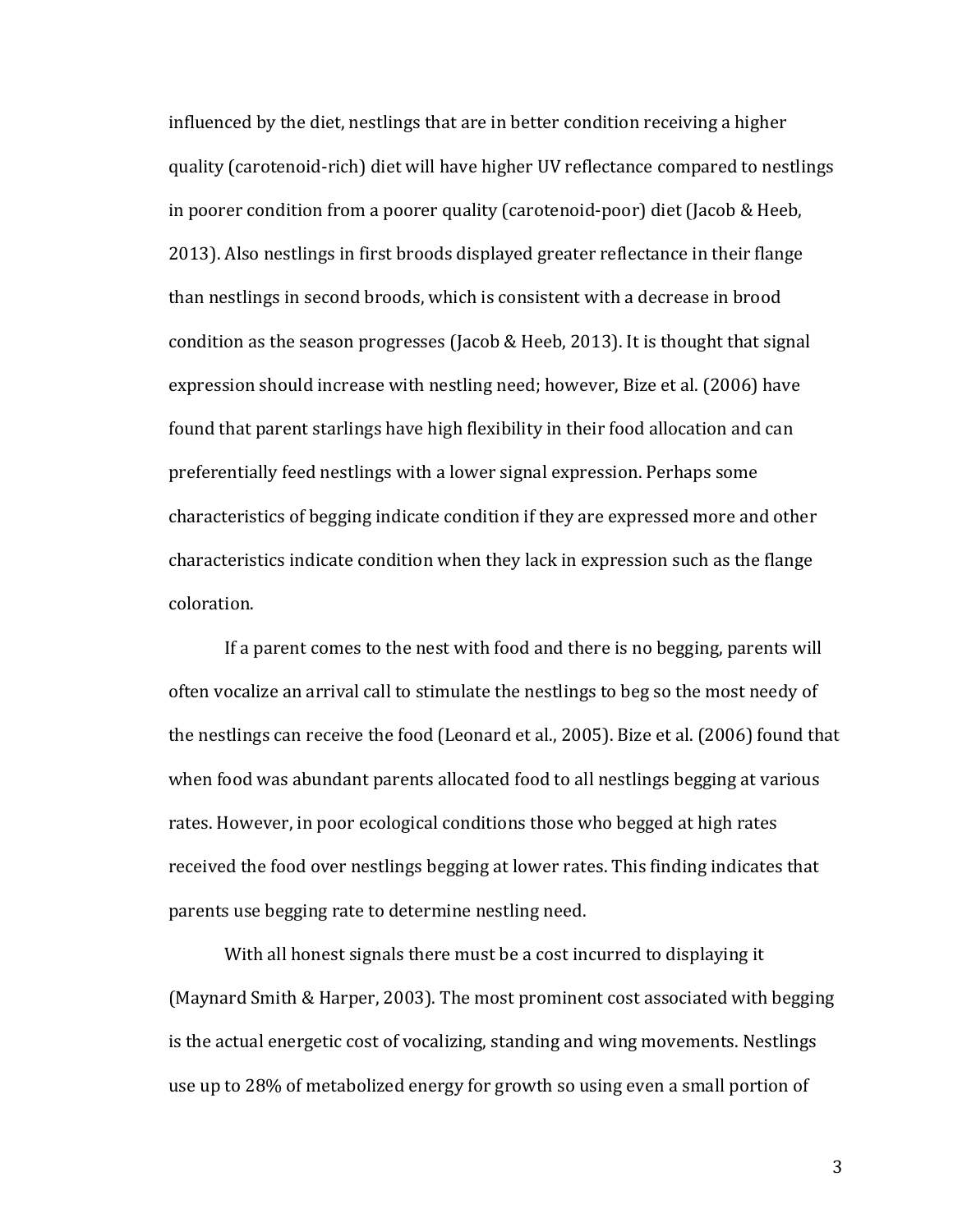overall energy on begging could have growth implications (Verhulst & Wiersma, 1997; Schwagmeyer & Mock, 2008). Continuous begging in a nest can attract predators to the nest location and consequently decrease nestling survival (Redondo & Castro, 1992). When a predator is nearby, the parent will often give an alarm call to signal the nestlings to be quiet (Halupka, 1998; Tarwater et al., 2009).

Some avian species, including European starlings, raise two broods over a breeding season and both parents provide parental care by incubating the eggs and provisioning the offspring (Freitag, 1937). Due to this double brooding and biparental care, European starlings are ideal for examining whether nestling condition and fledging success decrease over the season. Females lay 3-7 eggs per clutch (Higgins et al., 2006). The first and second clutches have an average of  $5.8$ eggs and 4.6 eggs per nest respectively (Kluijver, 1933; Serra et al., 2012). Christians et al. (2001) suggested that the costs of laying the first clutch and the lower food availability as the season progresses results in lower energy allocation to laying the eggs in second clutches and provisioning the offspring, resulting in smaller second clutches being laid (e.g. Lack, 1947; Cody, 1966). Subsequently, offspring from second broods are also smaller than those in first broods (Cramp 1998; Kessel, 1957). These brood variations are likely influenced by environmental conditions throughout the season (Krementz et al., 1989).

European starlings lay their first clutch in late April and early May and their second clutch near the end of June (Lack, 1947). Parents do not have as much time to dedicate to provisioning due to decreased daylight hours occurring after the summer solstice (June  $20<sup>th</sup>$ -22<sup>nd</sup>) (Lack, 1947). Nestlings in the second brood are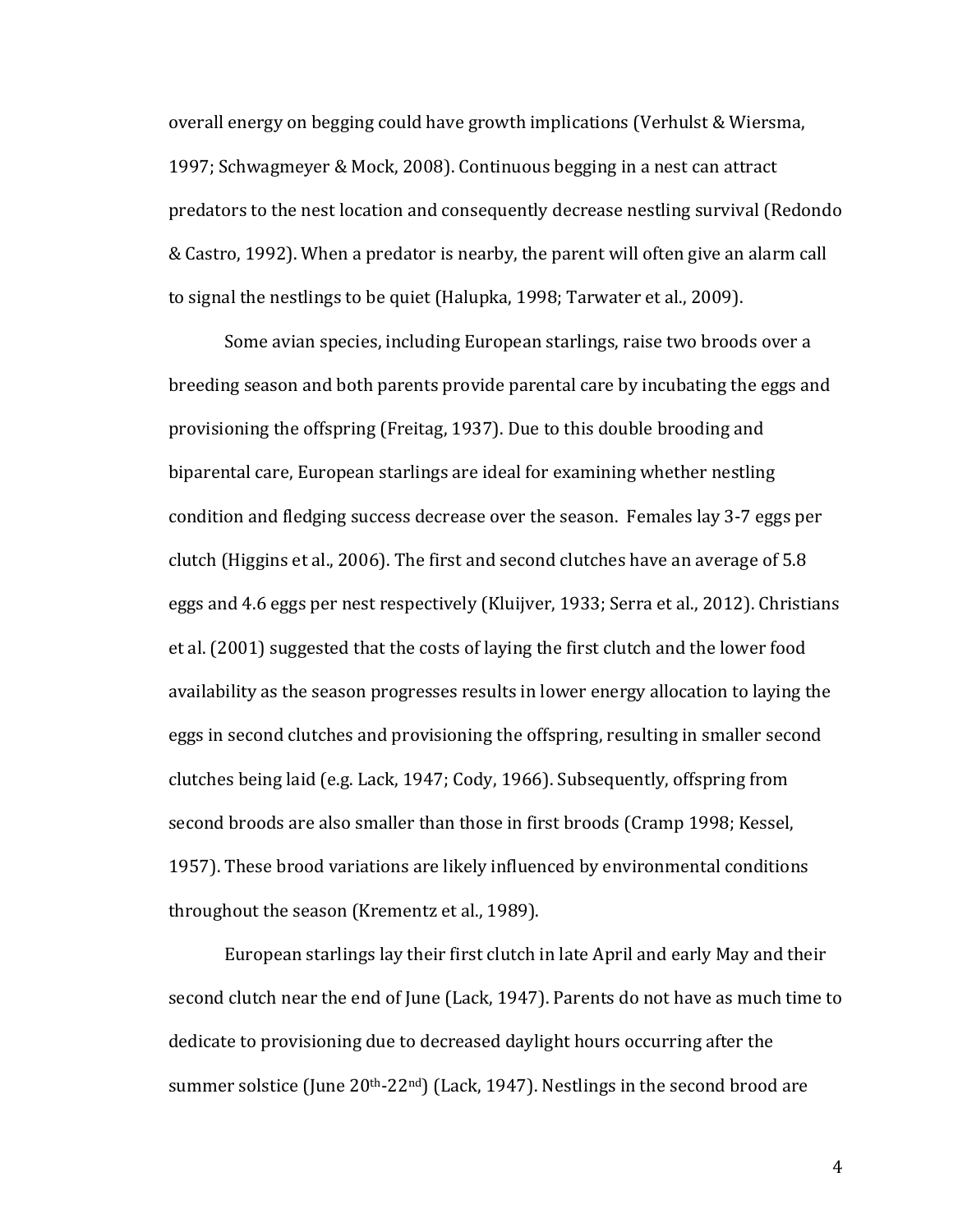typically in poorer condition than those in first broods; some are 19% lighter at nine days of age with a considerably shorter tarsus length than nestlings in first broods (Serra et al., 2012). At the time of fledging, second brood nestlings are also, on average, lighter than those in first broods (Kessel, 1957). Many previous studies on European starlings have found reduced nestling condition in second broods (Jourdie et al., 2004; Bize et al., 2006; Serra et al., 2012).

Nestling condition could be affected by differences in ecological variables such as food availability and weather conditions. Temperature and precipitation have strongly influenced availability and accessibility of important food supplies for birds (Krementz et al., 1989; McCarty & Winkler, 1999; Lack, 1947). Airborne insect numbers decrease in the months from July to September, which is important for insectivorous birds (e.g. Martin, 1987). Grüebler (2007) also found that insects during the post-fledging period was significantly reduced for second broods. However, Christe et al. (2001) found that heavy precipitation in the spring during the first nestling period delayed the emergence of insects, leading to an unusual abundance of insects during the second nestling period.

European starlings are ground foragers that feed on insects, invertebrates, berries and seeds (Kaufman, 1996). During the first brood parents provision the offspring with larvae of true flies from the order Diptera, including the larval stages of snipe flies (*Rhagio mystaceus*) and dung flies (*Scathophaga stercoraria*). The most abundant species in the European starlings diet are larval crane flies (*Tipula oleracea*) known as leatherjackets (Kluijver, 1933). The diet in the second brood consists mainly of grasshopper and cricket larvae (Order *Orthoptera*) and wasp, bee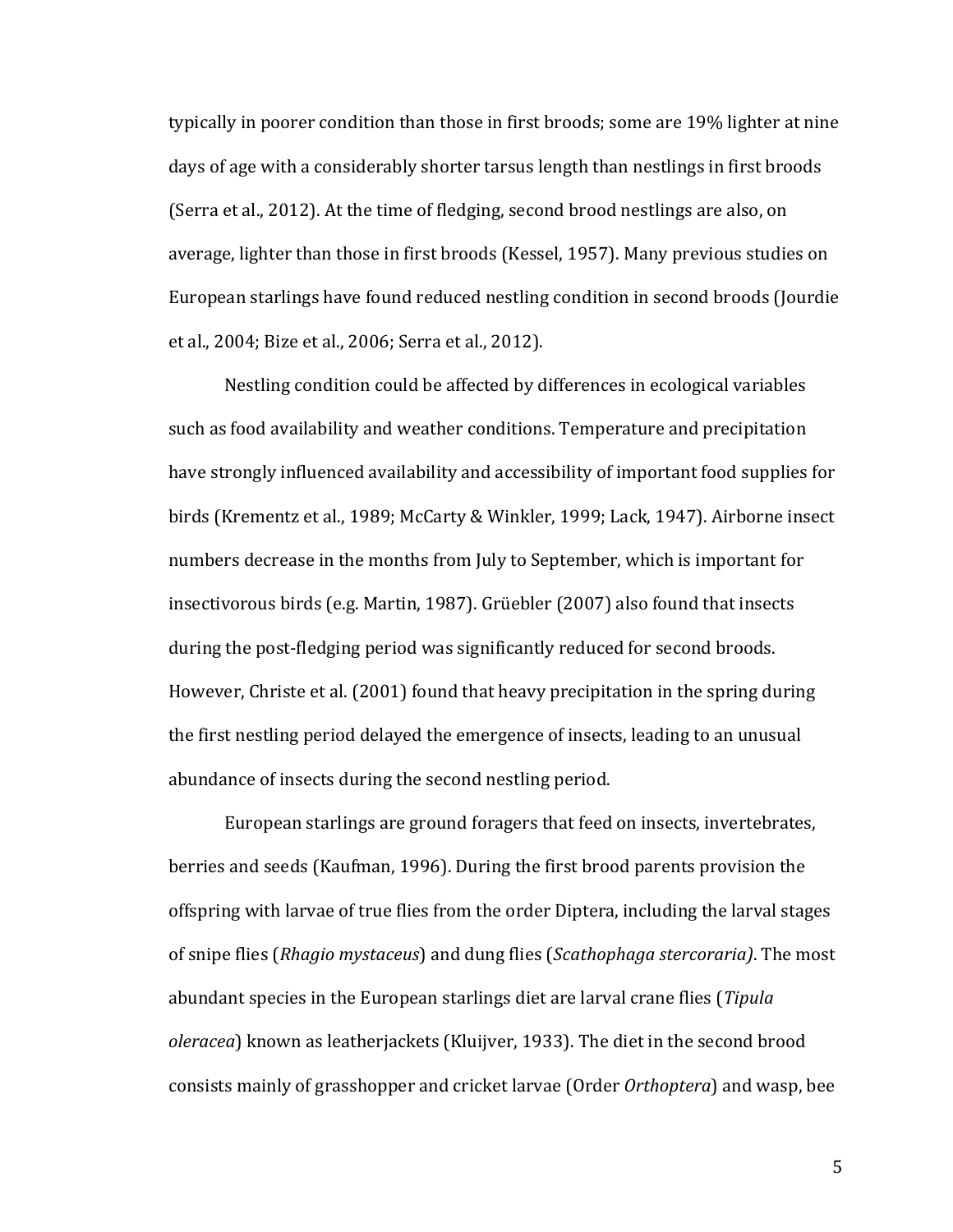and ant larvae (order *Hymenoptera*) (Kluijver, 1933). Invertebrate larvae are a finite resource and through predator depletion (Weins, 1989) and emergence of adult flies (Coulson, 1962), the abundance of invertebrates becomes scarce over time. As the season progresses, the starling diet switches from mostly high quality feeding sites with preferred invertebrates to less preferred feeding sites with lower nutritional invertebrates (Feare, 1984) and towards low quality, high fiber fruit berries (Martin et al., 1951; Berthold, 1976).

Warmer temperatures that occur during the second nestling period are associated with an increased abundance of avian parasites (Marshall, 1981). A study conducted on barn owls (*Tyto alba*) found an increase in *Carnus hematerus* during later breeding periods (Roulin, 1999; Hornsby et al., 2013). This ectoparasite commonly affects the European starling nestlings in the Halifax population (Hornsby et al., 2013) and is found to have a negative correlation to nestling spotless starling (*Sturnus unicolor*) condition (Avilés et al., 2009). Merino & Pottie (1995) also found reduced tarsus length and mass linked to high ectoparasite abundance in pied flycatchers (*Ficedula hypoleuca*). 

Nestlings that consume fewer or smaller meals have reduced immune responsiveness and are more likely to be affected by bacteria or parasites (Christe et al., 2001; Møller & Saino, 2004). Nestlings with a diet consisting of smaller prey with reduced feeding times do not receive the proper nutrients to defend against parasites and replenish their nutrient levels, resulting in nestlings being in poorer condition and having reduced growth and decreased body mass (O'Brien & Dawson, 2000; Simon et al., 2004; Bize et al., 2003; Richner et al., 1993). Studies have also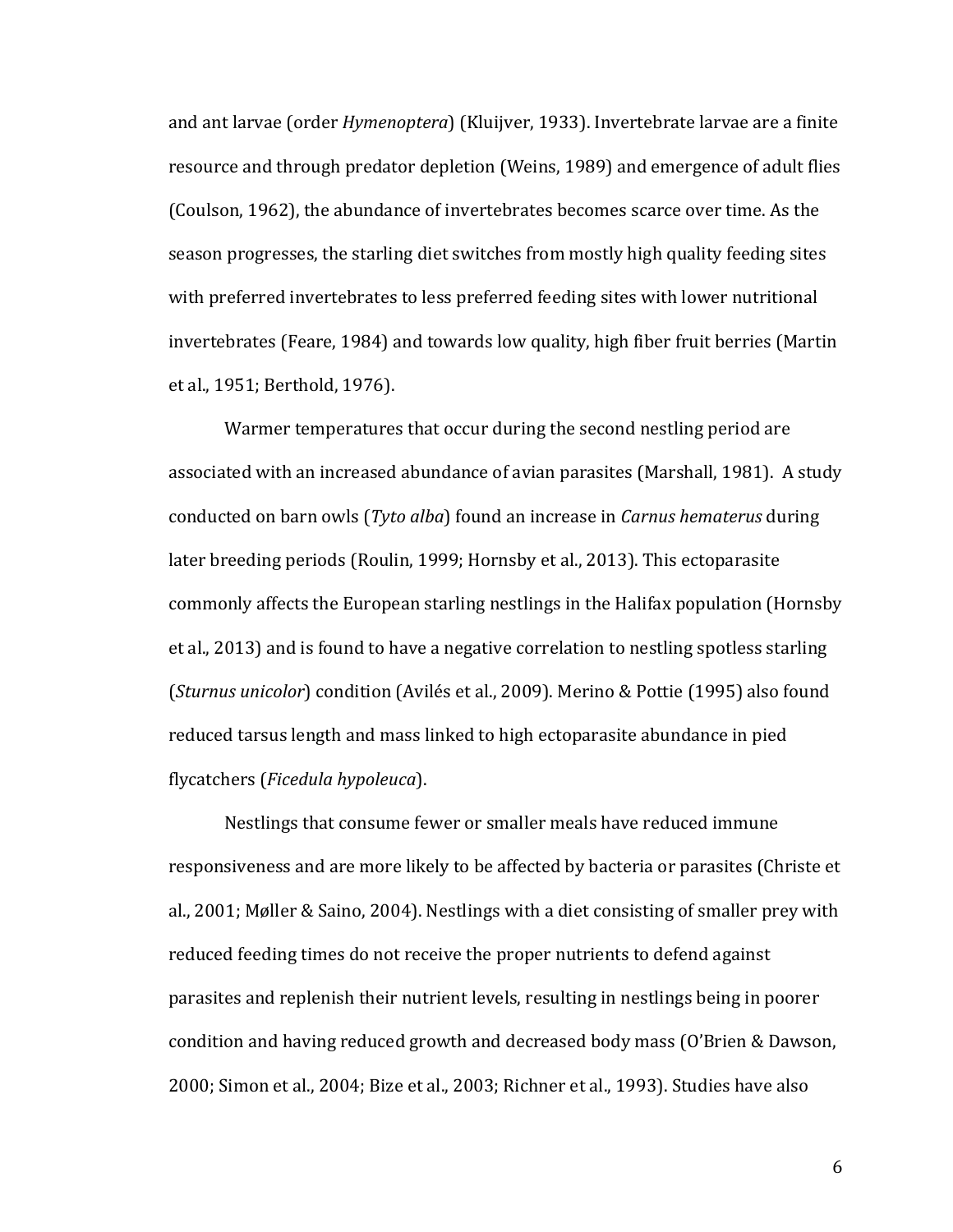shown that first brood nestlings have a higher immunocompetence level than those in second broods, which is suggestive of a seasonal decrease in offspring fitness  $(López-Rull et al., 2011; Wilk et al., 2006).$ 

Overall, changing weather and ecological conditions over the breeding season can directly and indirectly affect nestling condition by causing adverse changes in food availability (Krementz et al., 1989), parental provisioning (Finlay, 1976) and parasite abundance (Marshall, 1981).

Reduced nestling condition in second broods may also be due to the energetic costs involved in feeding and fledging a brood. Parents of second broods are more often exhausted and cannot increase provisioning to offset the nutritional deficiencies due to parasites (Gustaffson & Sutherland, 1988). This nutrient deficit can lead to nestling mortality and reduced fledging success (Simon et al., 2004). In this situation, parents can evaluate the quality (size and parasite load) of their young and can choose to allocate food to the higher quality nestlings that will have more reproductive success (e.g. Serra et al., 2012; Linden & Møller, 1989). Similarly, parents may decide that the additional provisioning energy requirements from parasites in a food-scarce environment during the second brood will be better spent preparing for winter so they can reproduce again the following year (Christie et al., 1996; Møller, 1997; Haig, 1990; Davis et al., 1999).

As the season proceeds, it is beneficial to lay the second brood as early as possible to ensure food availability (Webb et al., 2002). Females may need to build up energy reserves over a period of time to get ready for the second brood (Thompson, 1992). To get an earlier start on the second brood, maternal care and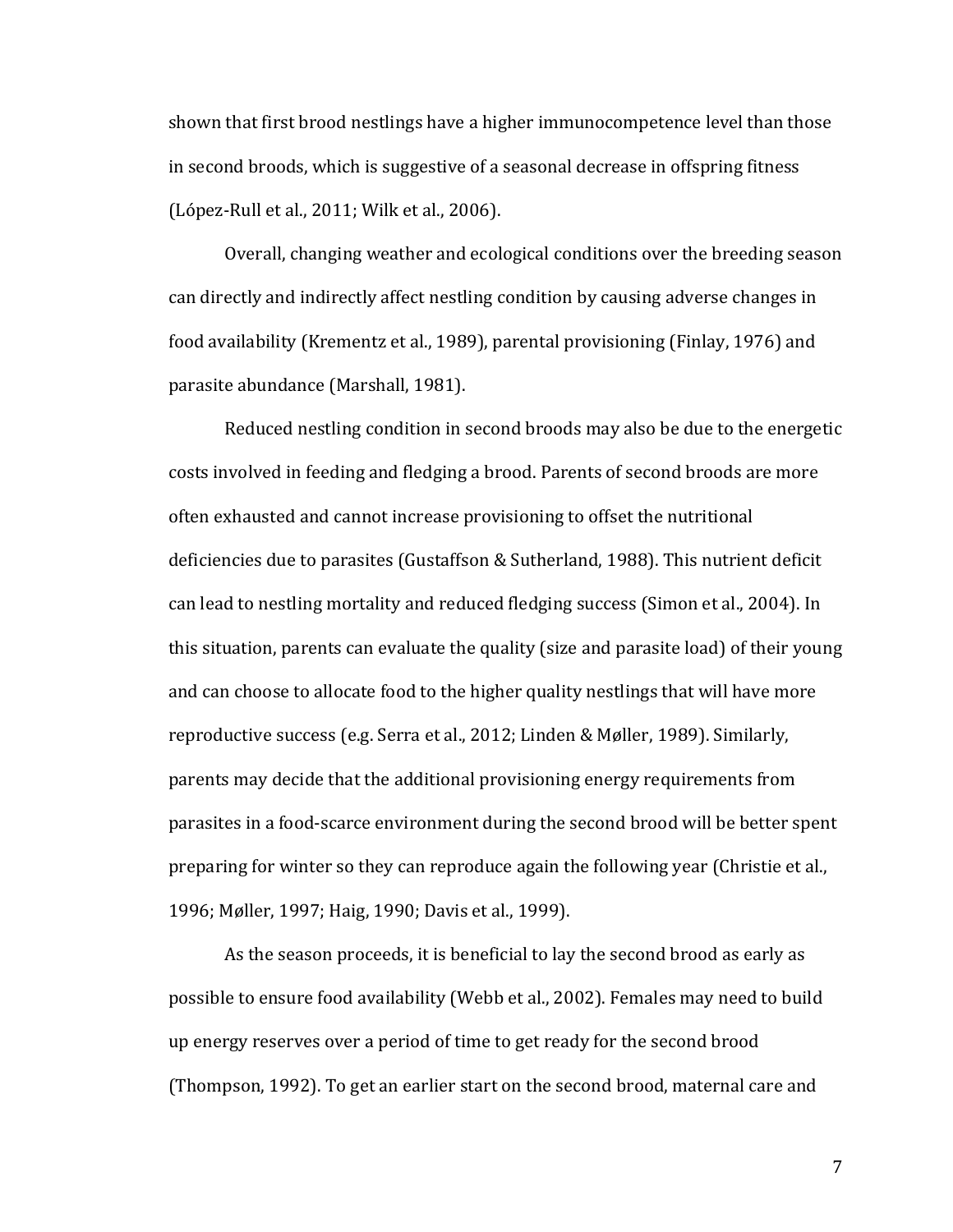sometimes both maternal and paternal care will end sooner in first broods than in second broods. In barn swallows (*Hirundo rustica*) post-fledging care was reduced in the first brood to initiate second broods earlier (Grüebler & Naef-Daenzer, 2008b).

The purpose of this study was to examine begging by first and second broods of nestling European starlings when soliciting food. The objectives of this study were to determine if nestling begging duration (total duration and mean duration), mean brood condition and fledging success differ between first and second broods. I hypothesized that due to the difference in environmental conditions as the breeding season progresses, nestling survival (condition and fledging success), and begging behaviour will be affected. I predicted if brood condition and/or fledging success are reduced in second broods when compared to first broods, then begging duration in second broods would be greater than first broods.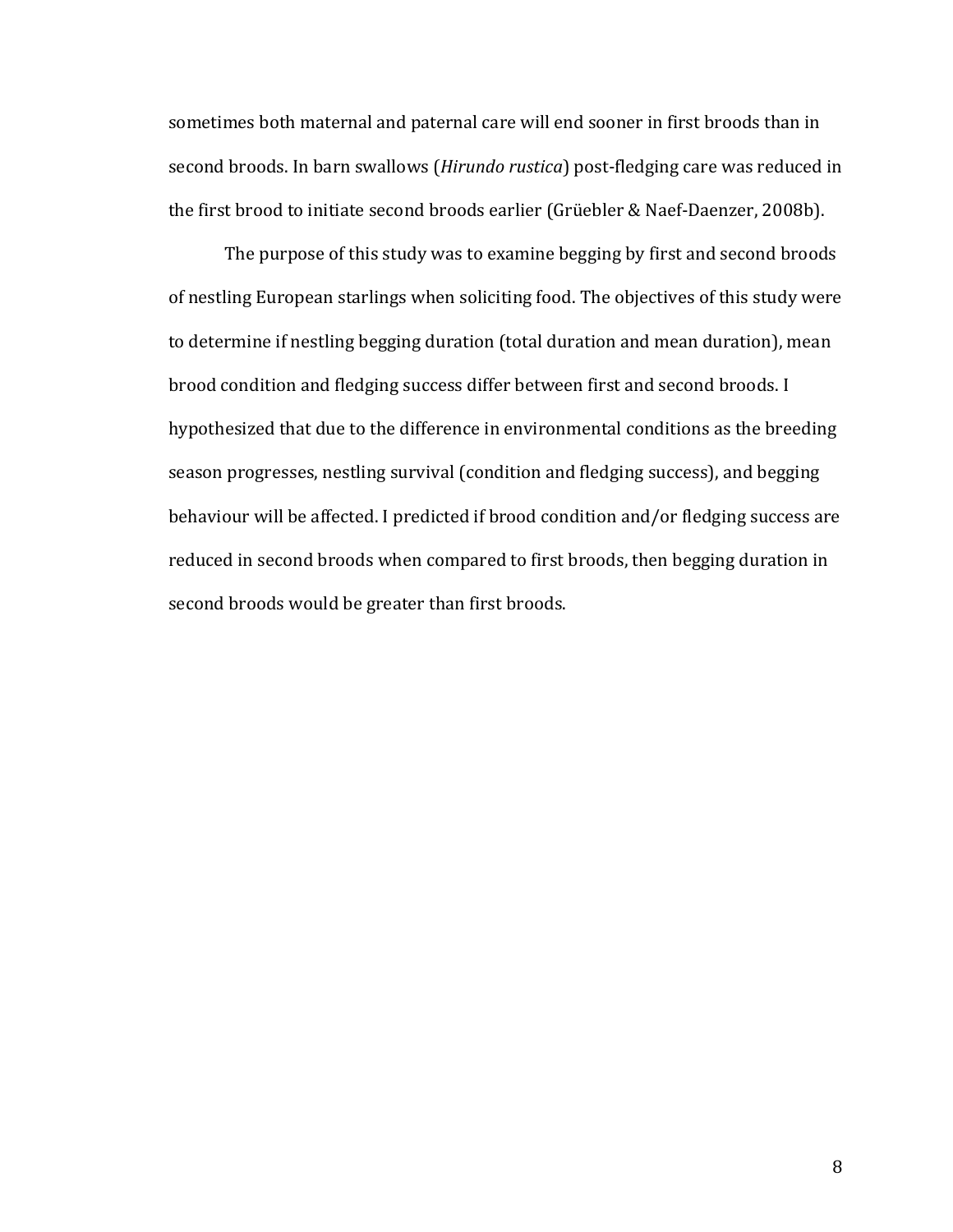#### **Methods:**

## *Study Species*

European starlings were introduced to North America from Europe and Asia in 1890 and 1891. They first inhabited New York City but have since made a westward expansion and established large populations on the continent (Kessel, 1957). This species is highly adaptable and intelligent which has lead to established populations on five continents. They are often referred to as a pest due to their large flock formation and negative effects on agriculture (Kaufman, 1996). Starling habitat ranges from urban cities to countryside and open fields. As ground foragers they feed on insects, invertebrates, berries and seeds (Kaufman, 1996). They are secondary cavity-nesters and lay 3-7 blue-green eggs (Higgins et al., 2006; Kaufman, 1996). Females lay two clutches per year and both parents provide care during the twelve days of incubation until nestlings fledge 21 days to 24 days after hatch (Kaufman, 1996). Adults molt once a year at the end of the breeding season and can be sexed by the base colour of their beaks – blue for males and pink for females during the breeding season (Floyd, 2008). Some northern starlings migrate; however, the European starling population in Halifax, Nova Scotia does not appear to do so.

#### *Fieldwork*

The fieldwork for this study was completed on the campus of Saint Mary's University located in Halifax, Nova Scotia (44° 37' 54.07"N, 63° 34' 47.09" W), during April-July of 2011 and 2012. There are 45 nest boxes located approximately twothree meters high on trees throughout the campus. Nest boxes were checked daily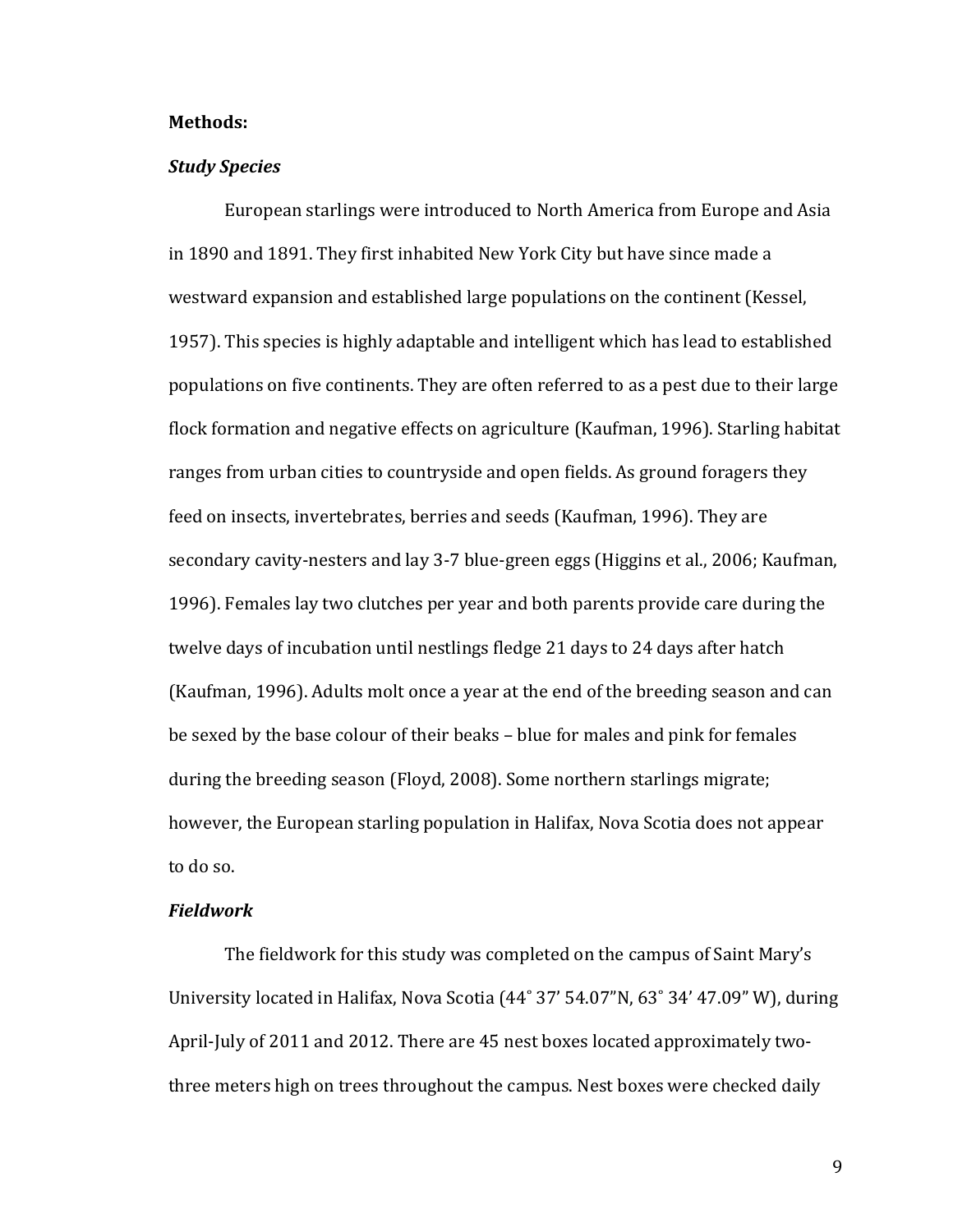until all eggs were laid to determine egg dates and clutch size after which they were checked every other day until all eggs had hatched. Every nest box was then monitored daily and the number of nestlings was recorded and used to determine fledging success (total number of nestlings fledged out of the total nestlings that hatched) in both first and second broods. The day the eggs hatched was assigned to be day zero.

On the first day of the nestling period, Handy Recorders (Zoom H1 Handy Recorder settings, 44.1kHz/16-bit, WAV format, volume 100) were secured directly under nest boxes and a lapel microphone was inserted 12cm into the box. Microphone setup began approximately two hours after sunrise. Recordings were made for five hours (approximately  $7:30$  am  $- 12:30$  pm) each day from day one of the nestling period until the day of fledging. Fledging success was noted when all nestlings had left the nest. At the start of each recording, the nest box number, date and start time were stated while the end time was stated at the end of the recording. When nestlings were 11 days old, they were banded with Canadian Wildlife Service bands on their right tarsus and a light blue  $(2011)$  or dark green  $(2012)$  band on the left tarsus. Nestlings were also weighed to the nearest 0.5g with a Pesola Spring Scale and their tarsus length was measured with digital calipers to the nearest 0.1mm. Five tarsal measurements were taken and an average length was calculated and used for analysis. Sunrise times for Halifax, N.S were retrieved from the Environment Canada website (www.ec.gc.ca).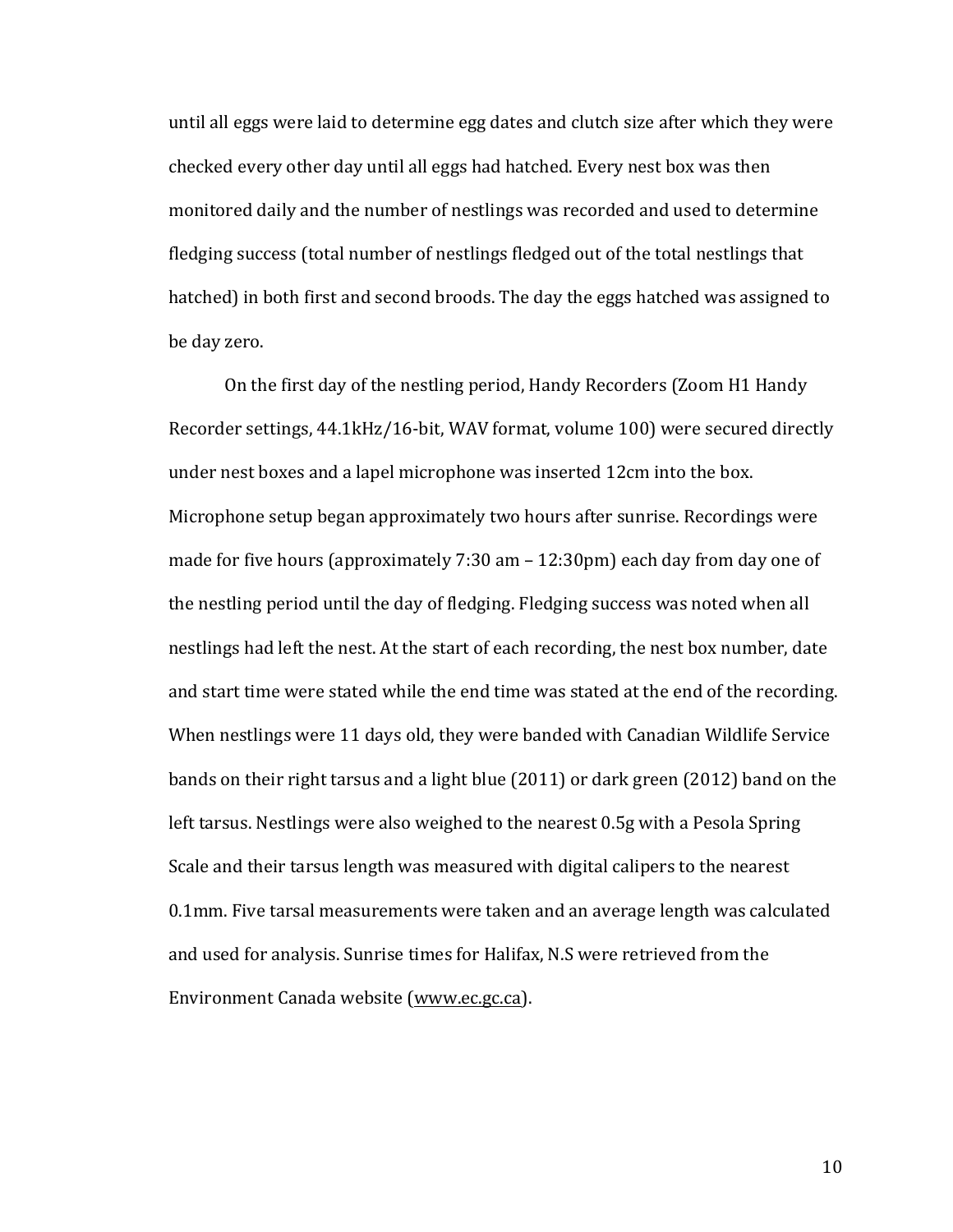#### *Experimental Analysis*

For this study, the first 30 minutes of recordings made on the third hour after sunrise was analyzed on day 11 of the nestling period. This specific time period was used to ensure that all recordings would be analyzed from the same time of day so as to be comparable. Day 11 was chosen for vocalization analysis because tarsus and mass measurements were taken for each nestling at this age and were used to estimate nestling condition. Fifteen first broods and eleven second broods were followed. First broods hatched between May  $13<sup>th</sup> - 15<sup>th</sup>$  in 2011 and May  $5<sup>th</sup> - 15<sup>th</sup>$  in 2012. Second broods hatched between June  $22^{\text{nd}}$  -  $27^{\text{th}}$  in 2011 and June  $19^{\text{th}}$  –  $22^{\text{nd}}$ in 2012. Intermediate broods that hatched between May  $16<sup>th</sup>$ -June  $21<sup>st</sup>$ , 2011 (n=2) and May  $16<sup>th</sup>$ -June  $18<sup>th</sup>$ , 2012 (n=0) were not included in this study because I was most interested in examining begging duration and condition in first and second broods. Also, for statistical purposes, excluding intermediate broods ensured a clear differentiation between first and second broods. Intermediate broods result when first clutches fail early, from late nesting first broods as well as polygynous males (Kessel, 1957; Pinxten et al., 1990). It is unlikely that these intermediate broods will lay a second clutch due to the lateness of the season; also a study reviewing the breeding biology of European starlings only recognizes first, intermediate and second broods (Pinxten et al., 1990).

Spectrograms of vocal recordings were visualized in the Syrinx PC software program vocal record (John Burt, Seattle, Washington). Syrinx is a software program specifically designed to play back animal vocalizations from digital sound recordings. This program allows a person to view microphone input as a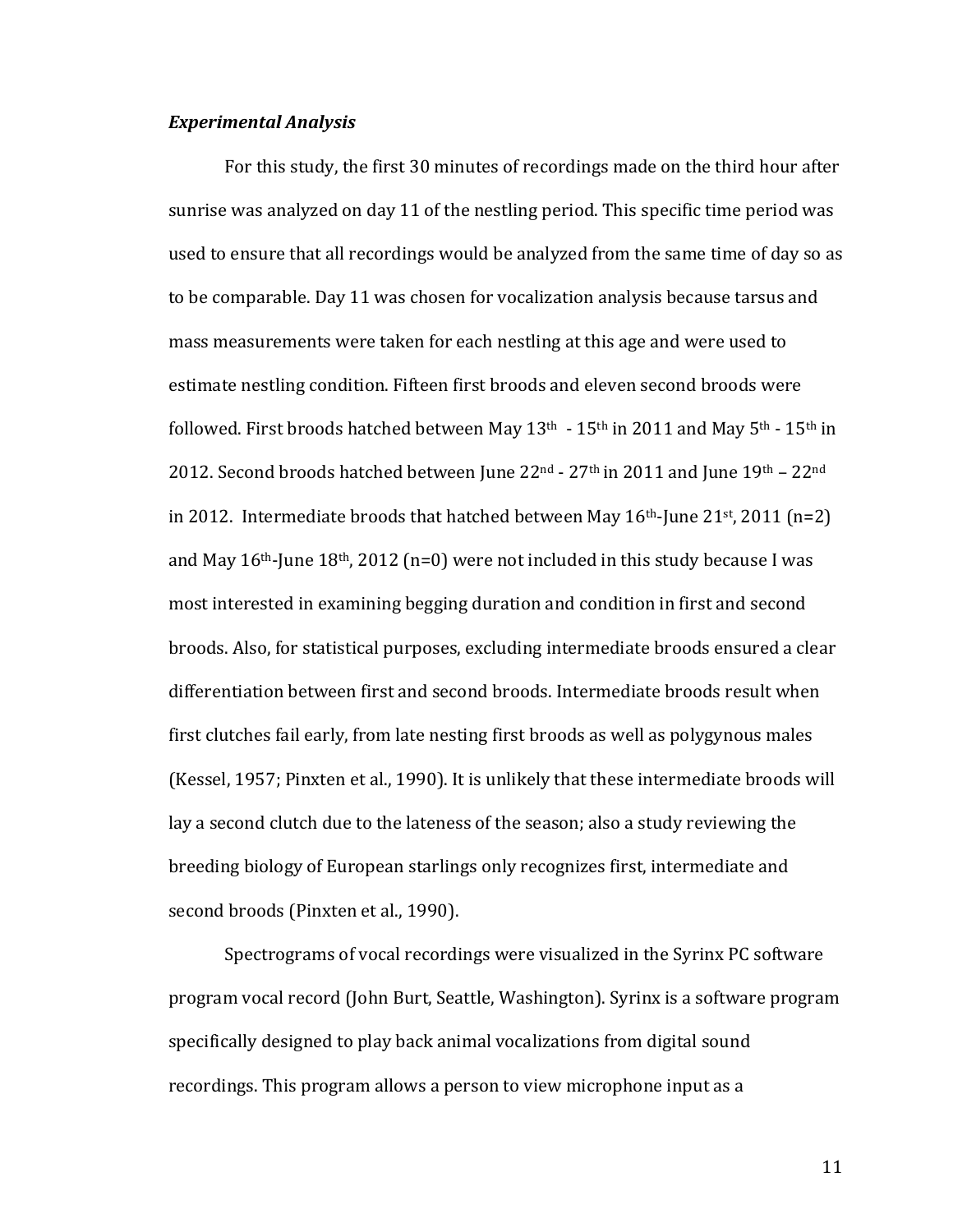spectrogram display, facilitating analysis of vocal calls  $(e.g. \text{ total duration of }\text{begs})$ over a 30-minute period) and specific characteristics such as frequency, duration and type (Figures 1-3) (e.g. Mennill & Ratcliffe, 2000).

Any vocalization on the spectrogram that was longer than 0.04s was deemed to be a beg (Figure  $1 \& 3$ ) as the nestlings begged both in the presence and absence of the parents. Vocalizations less than 0.04s in duration were annotated as peeps (Figure 3). Peeps are not considered an honest signal of need and differ from begs by the nestling vocalizing with its beak closed. When vocalizations become louder and more frequent, the spectrogram illustrates the vocalizations as darker shades of black and begs become less distinguishable from one another (Figure 2). When begs overlapped with less than 0.001s between them, the vocalizations were annotated as one begging bout. Each vocalization was annotated by manually drawing a box around the length of the vocalization, which then automatically records the start and end time of a particular vocal, giving its duration (Figure 4).

After the box was created, I made an annotation noting whether the vocalization was a beg, begging bout or a peep. Syrinx outputs the time and frequency measurements of the box to a text file. The text file showing the start and end times of the specific vocalizations was then opened in Microsoft Excel (V14.3.9) (Redmond, Washington) file and converted to a .xsl file.

#### *Statistical Analysis*

To determine the duration of each vocalization, I calculated the total duration spent begging (begs and begging bouts) in each nest during the 30-minute time period, and the average length of begs (including begging bouts) per nest.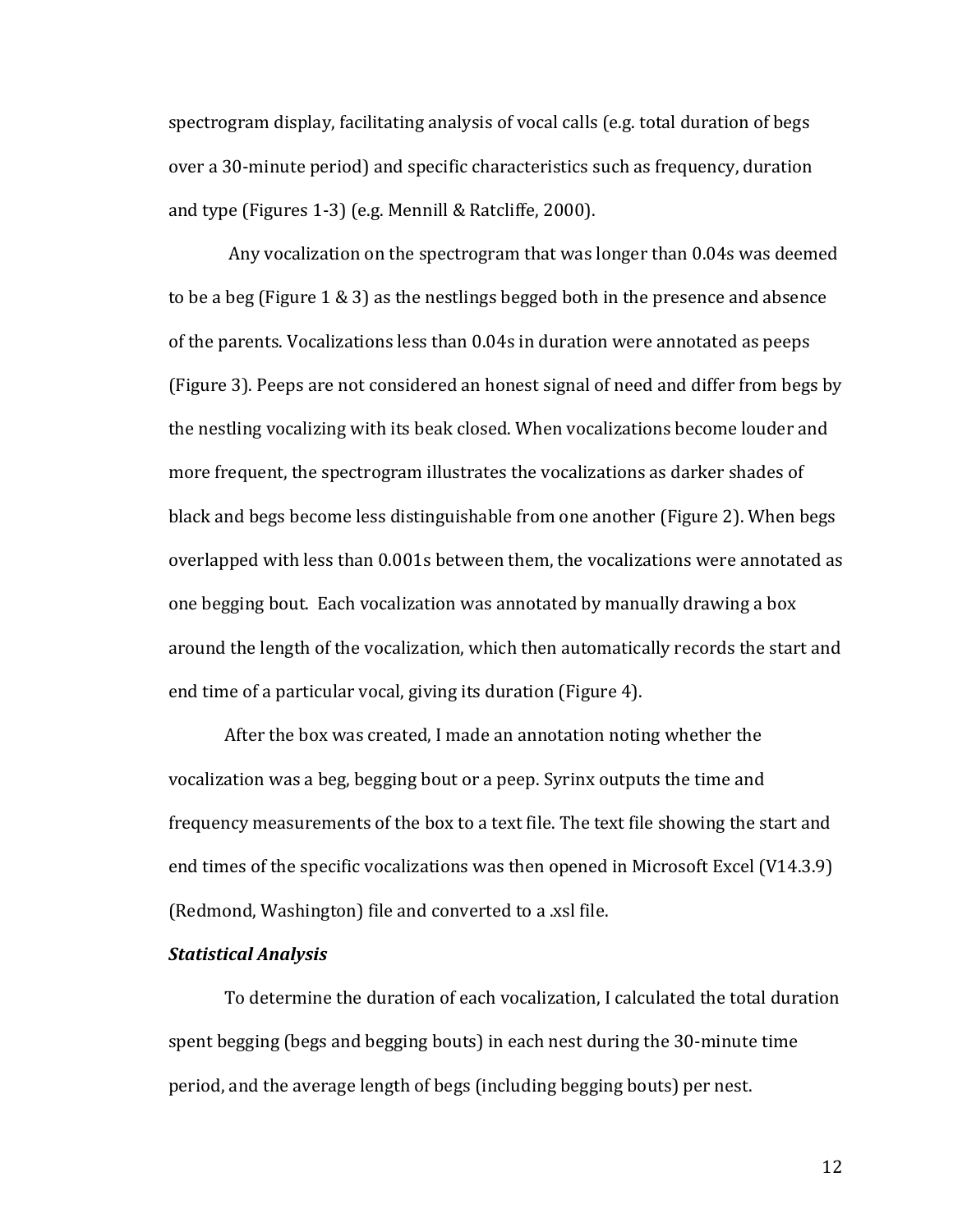To determine if weather conditions affected begging behavior, nestling condition, or fledging success, the average daily temperatures and total daily precipitation amounts for Halifax, N.S. were retrieved from the Environment Canada website (www.ec.gc.ca). Each nest had a different hatch day and the temperature and precipitation data was collected for each nest from day 0 to day 11. The 12 daily average temperatures were then averaged again to obtain one overall mean temperature for each nest. Precipitation amounts for each day were summed over the same twelve days to determine the total amount of precipitation.

To assess nestling condition of first and second broods, a linear regression between body mass and tarsal length was run on nestlings from 2011 and 2012 using GraphPad Prism 5.04 (La Jolla California, USA). The residuals were used as the index for condition. Any nestlings above zero would be in good condition and those below zero are would be in poor condition. To avoid pseudoreplication, residuals for nestlings in each brood were averaged to provide one index of brood condition.

For further analyses, a backward stepwise linear regression using JMP (V11) (SAS Institute Inc. Cary, North Carolina, USA) was run to determine the best linear models. Begging duration was the dependent variable and the independent variables of brood (first or second), condition, total precipitation, average temperature, year and number of nestlings were included along with all two-way interactions among effects. We also used backwards stepwise linear regression to determine differences in brood condition and fledging success. Results were considered significant when P  $\leq$  0.05. Using a backwards selection process allowed us to eliminate variables based on their level of interaction and effect on the dependent variable. Doing so allowed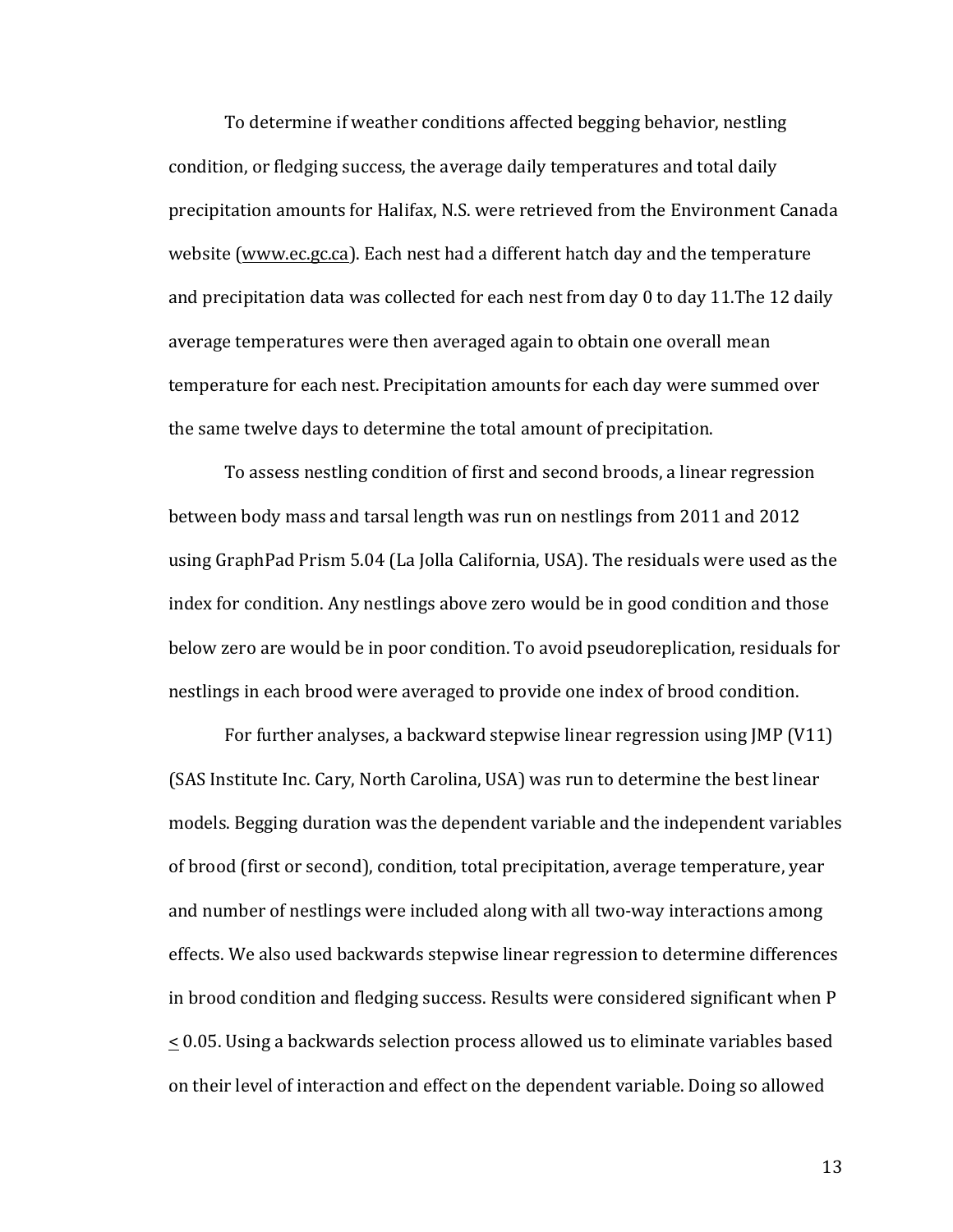the best linear model to only show relevant variables (Stephens et al., 2007). This type of statistical method has been previously used to analyze similar begging and condition characteristics (e.g. Jacob et al., 2011).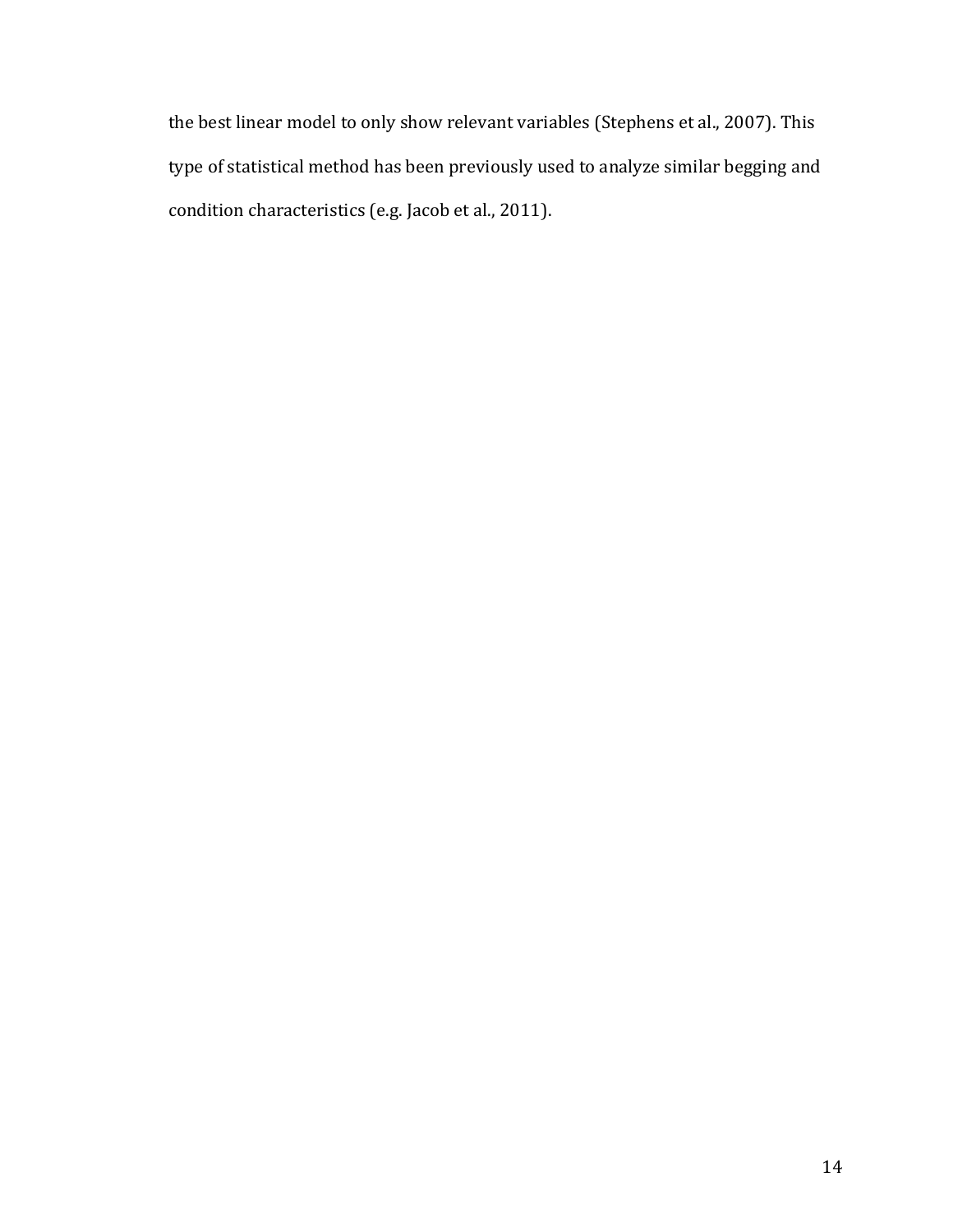

Figure 1: Syrinx software display of 11-day old European starling begging calls (Nestbox 1, May 15, 2012).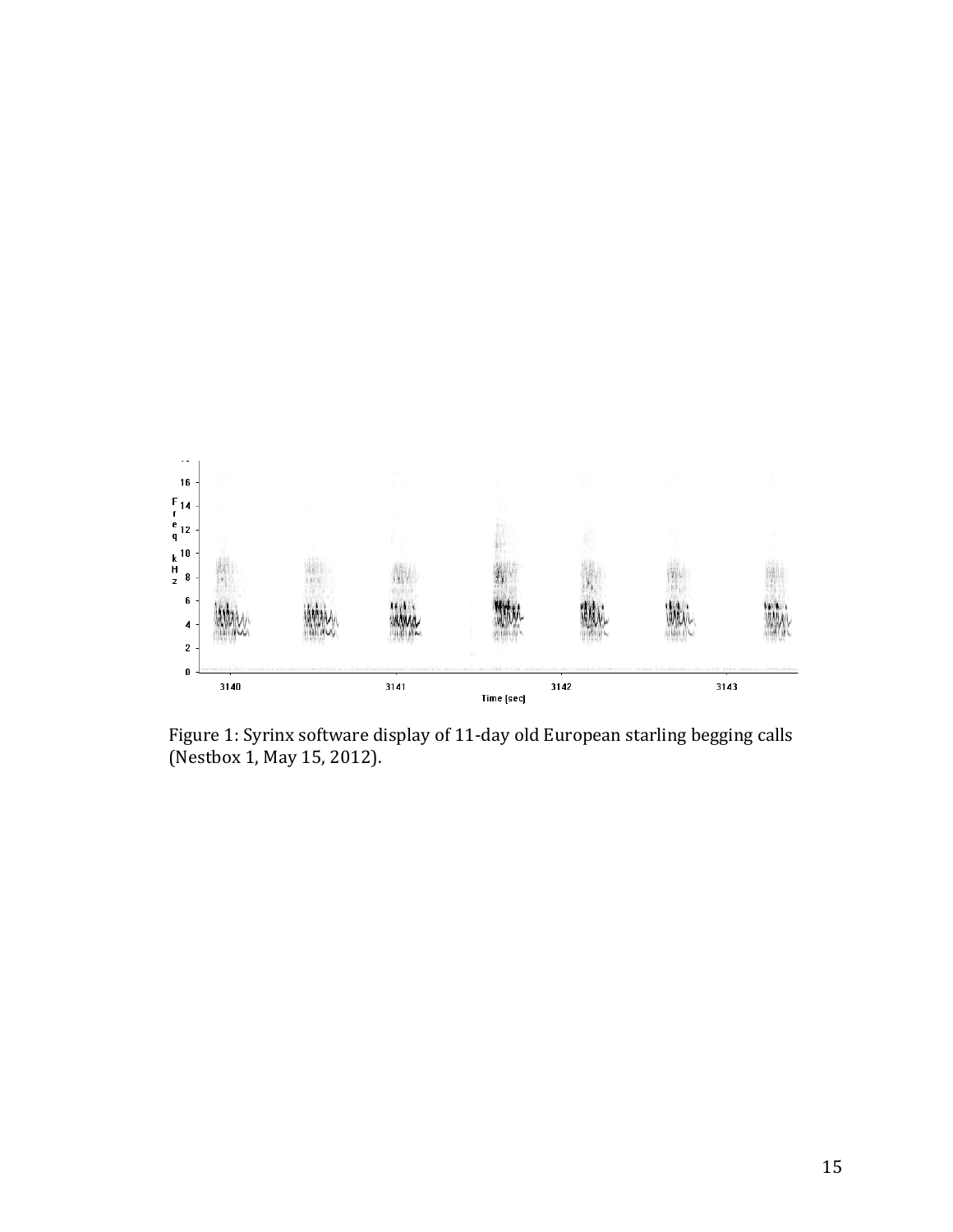

Figure 2: Begging bouts from 11-day old European starling nestlings (Nestbox 1,  $\overline{May\ 15, 2012)}$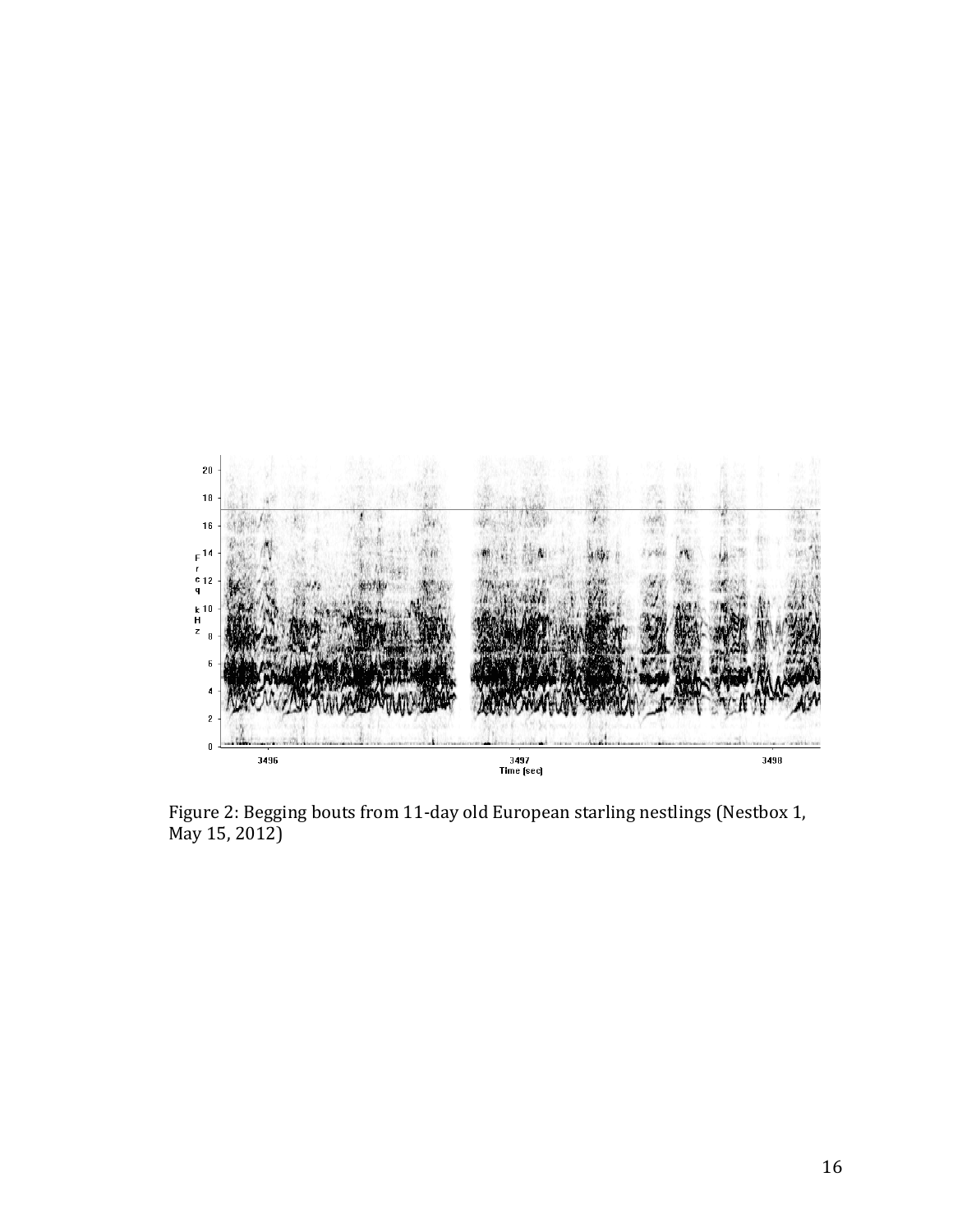

Figure 3: Beg and peeping calls (circled) from 11-day old European starlings. Peeps are characterized by having a duration of <0.04s while begs have a duration >0.04s. (Nestbox 1, May 15, 2012).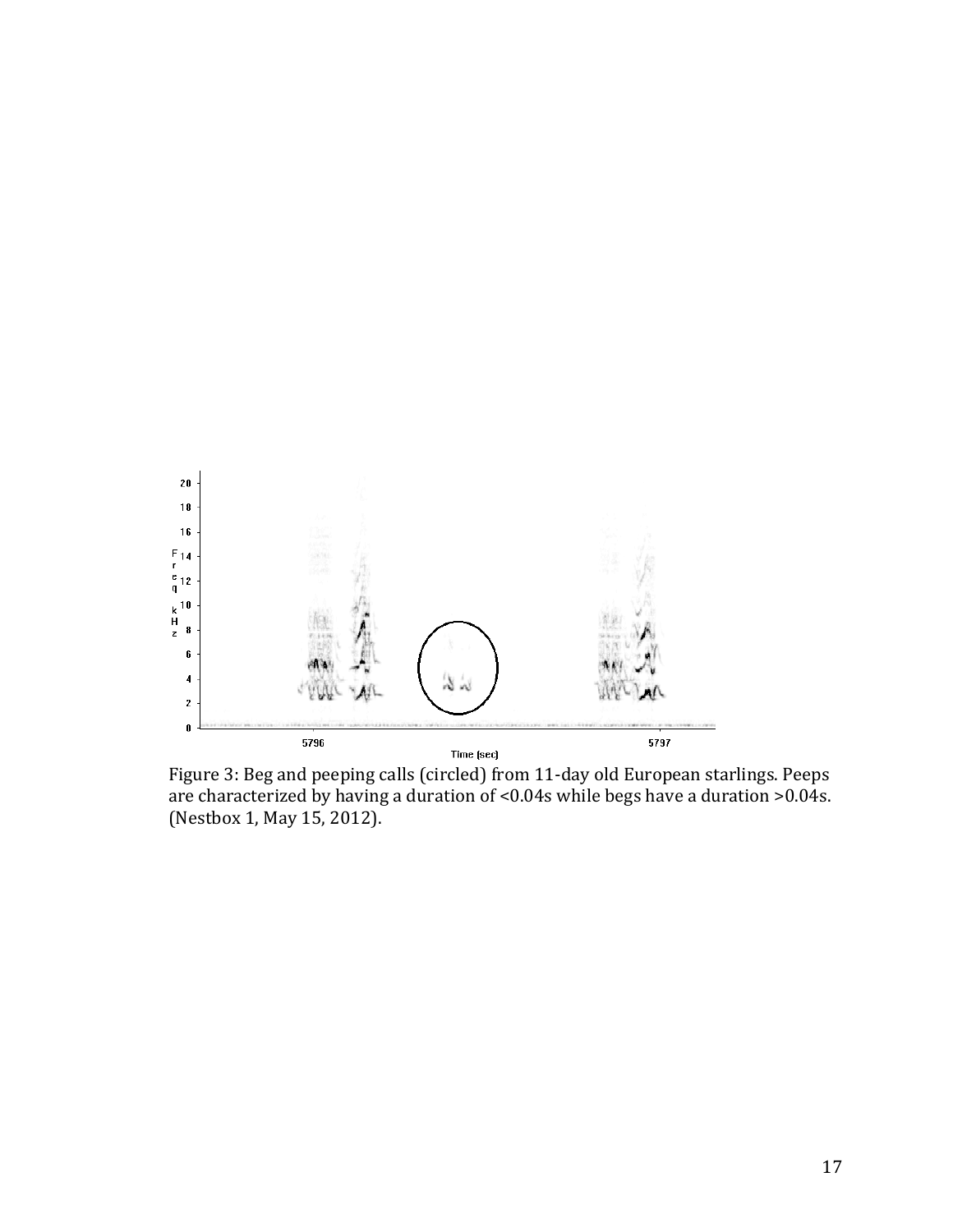

Figure 4: Illustration of the boxes that Syrinx PC Software creates to record start and end times, as well as the 'Beg' annotation that distinguishes each vocalization.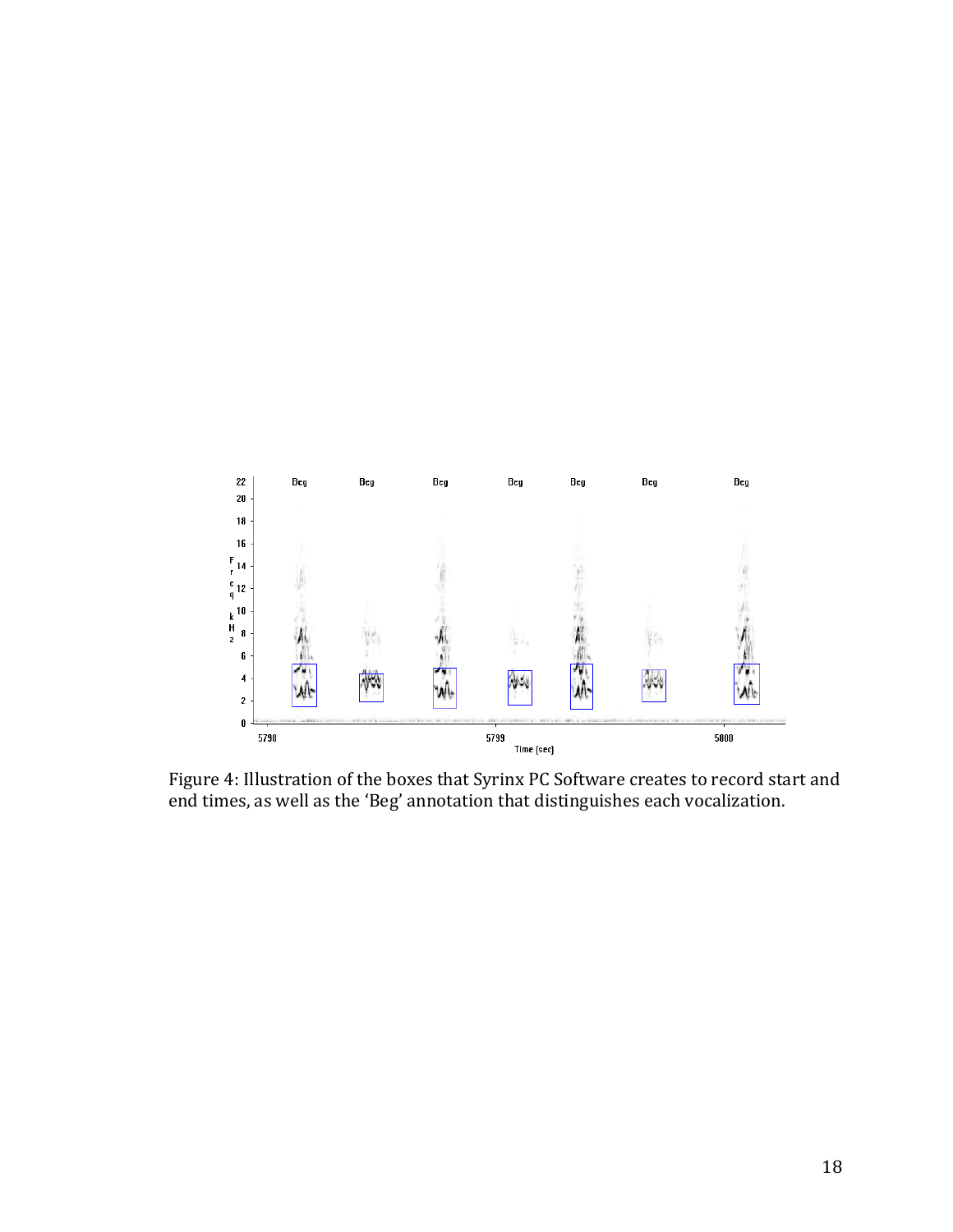## **Results**

## *Begging Duration:*

Total begging duration and mean beg duration for each nest were tested against six effects. In the best linear model, only the number of nestlings in the nest at day 11 remained. There was a positive correlation between the total begging duration and the number of nestlings which controls for the variations in brood size  $(r^2=0.27, F_{1,24}=8.74, P=0.007,$  Figure 5). A positive correlation was also found between the mean begging duration and the number of nestlings  $(r^2=0.15, r^2)$  $F_{1,24}=4.25$ , P=0.05). However, there were no significant relationships found between begging duration or mean begging duration and the condition of the nestlings, average temperature or total precipitation. There were also no differences found between broods (first vs. second) or years (2011 vs. 2012).

#### **Nestling Condition and Fledging Success:**

Nestling condition was tested against five effects and the best linear model contained two-way interactions with the number of nestlings at day 11, brood, year, total precipitation and brood by number of nestling (whole model:  $r^2=0.49$ ,  $F_{5,20}=3.89$ , P=0.013). First broods were in significantly better condition than second broods  $(F=12.71, P=0.0019;$  Figure 6). Total precipitation  $(x-axis)$  was negatively correlated with nestling condition  $(y-axis)(F=5.7621, P=0.0262;$  Figure 7). Nestling condition tended to be higher in 2012 than  $2011(F=4.17, P= 0.055)$ . The number of nestlings in a brood, generally, did not affect the nestling's condition  $(F=2.87)$ , P=0.1060). However, the number of nestlings was related to brood condition in second broods (brood by number of nestlings interaction)( $F=7.95$ ,  $P=0.011$ ). Second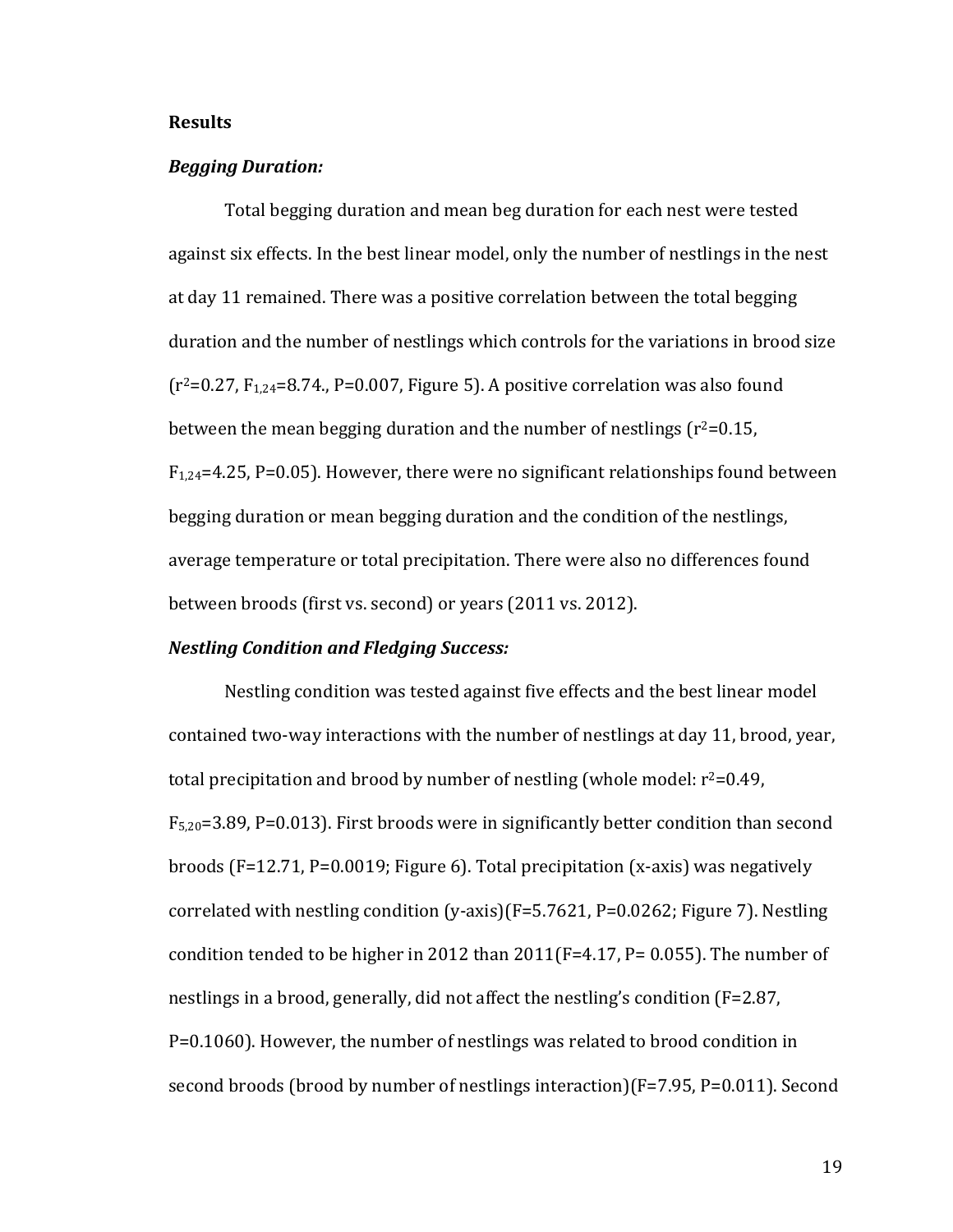broods that had more nestlings were in poorer condition than second broods with fewer nestlings (Figure 8). In first broods, the condition stayed fairly constant with an increase in nestling number, while second broods had decreased condition with an increased number of nestlings (Figure 8).

The best linear model for fledging success contained only year as a significant predictor. Fledging success did not differ between first and second broods, as it was not included in the final model. The year 2012 had significantly higher fledging success  $(r^2= 0.24, F_{1,24}=7.39, p=0.012;$  Figure 9).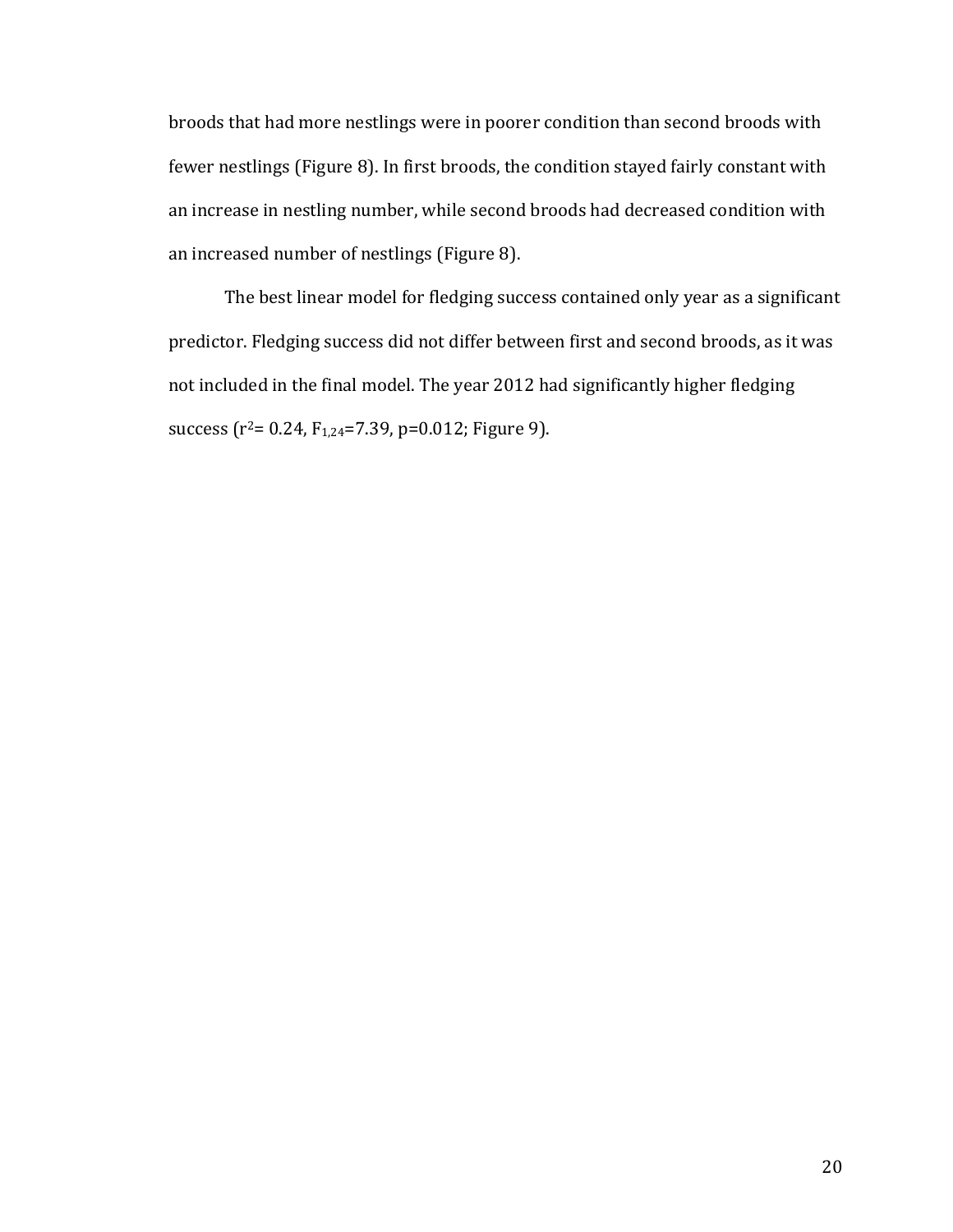

Figure 5: Total duration of begging for the 30-minute period for nests containing 1-6 nestlings (n=26 broods).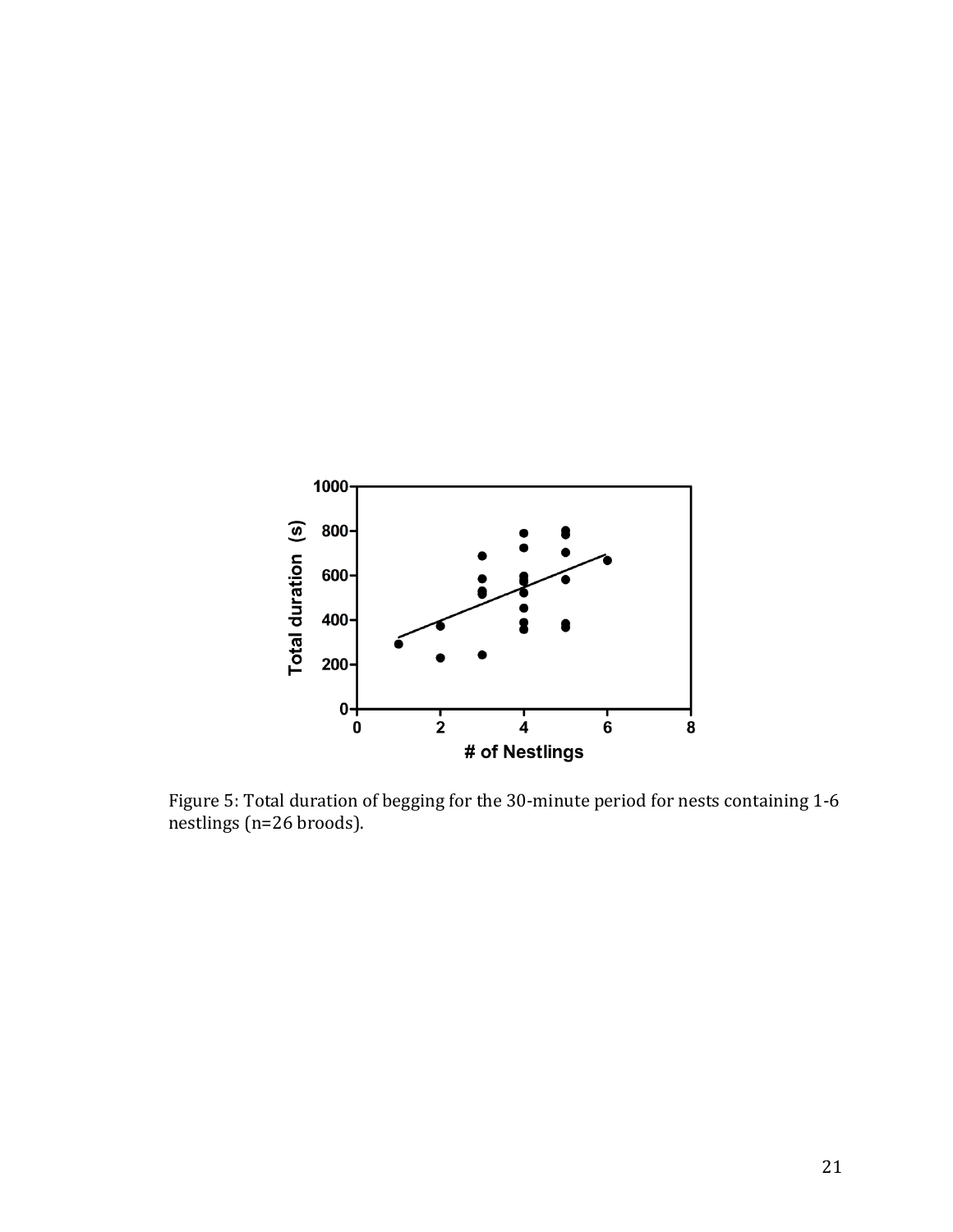

Figure 6: Mean brood condition for first and second broods of European starlings. Error bars represent standard error.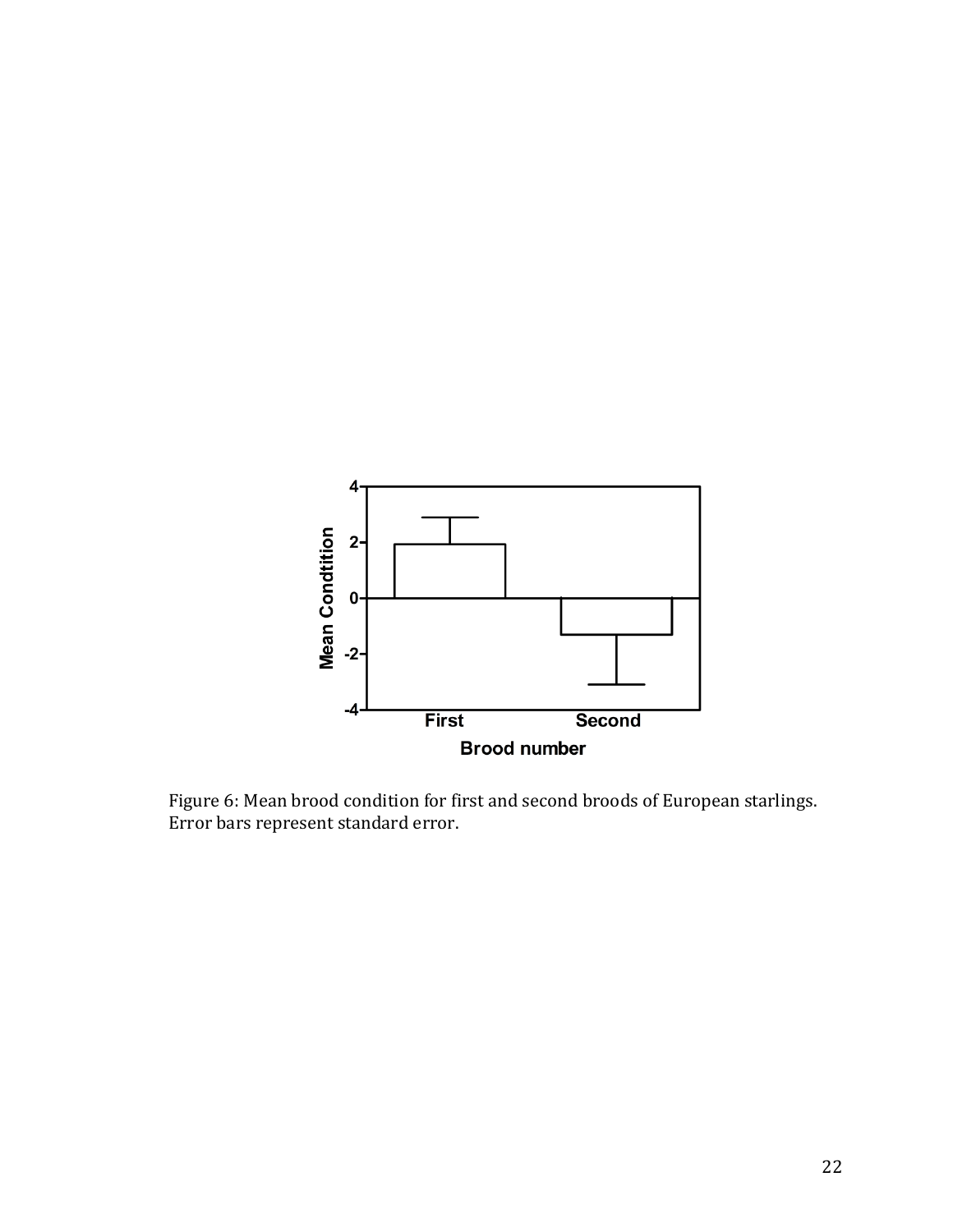

Figure 7: Mean brood condition shows a negative correlation with total precipitation (mm) during the first 12 days of the nestling period (Day – Day 11).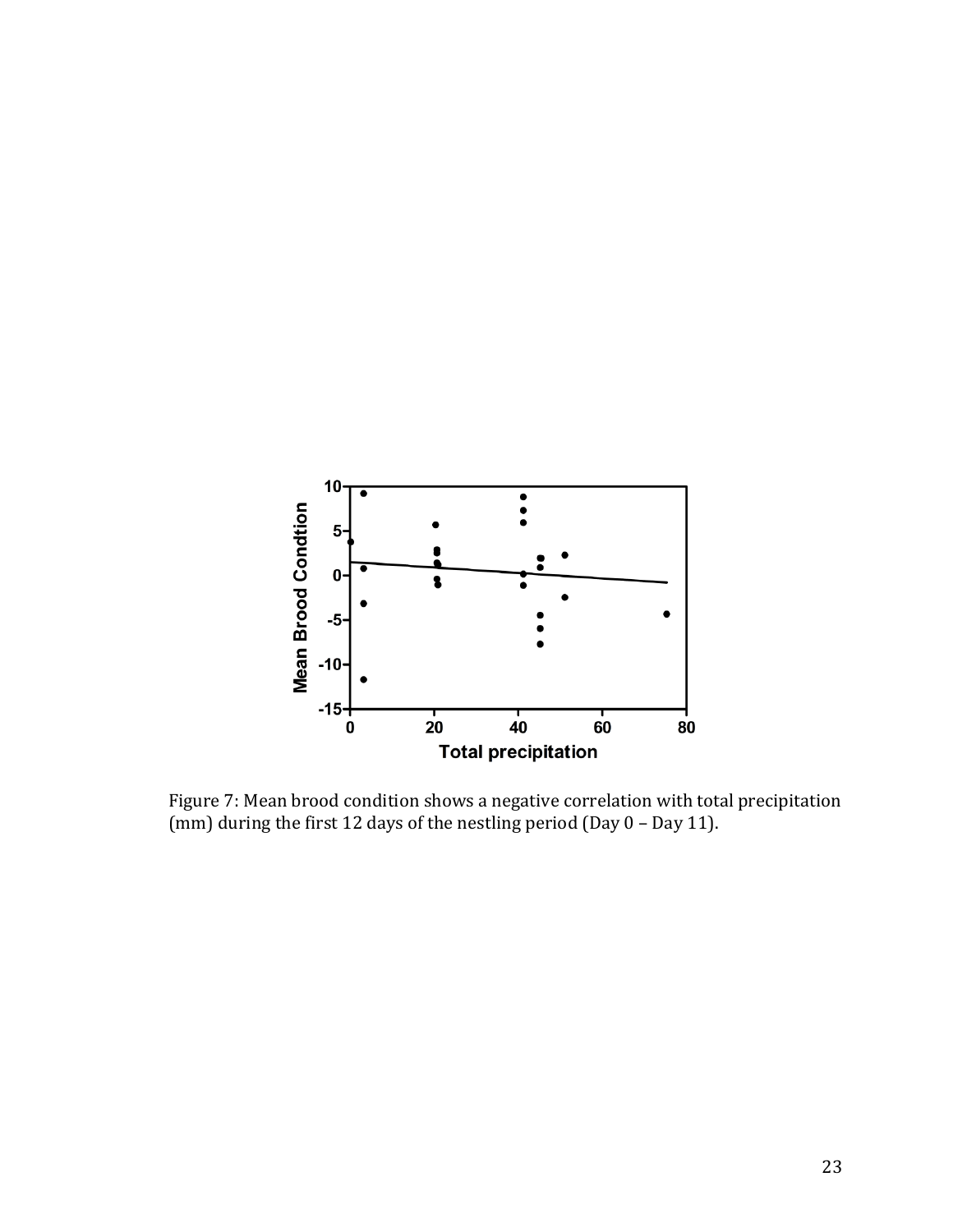

Figure 8: Mean brood condition in small (1-3 nestlings) versus large (4-6 nestlings) broods within first and second broods of European starlings. Error bars represent standard error.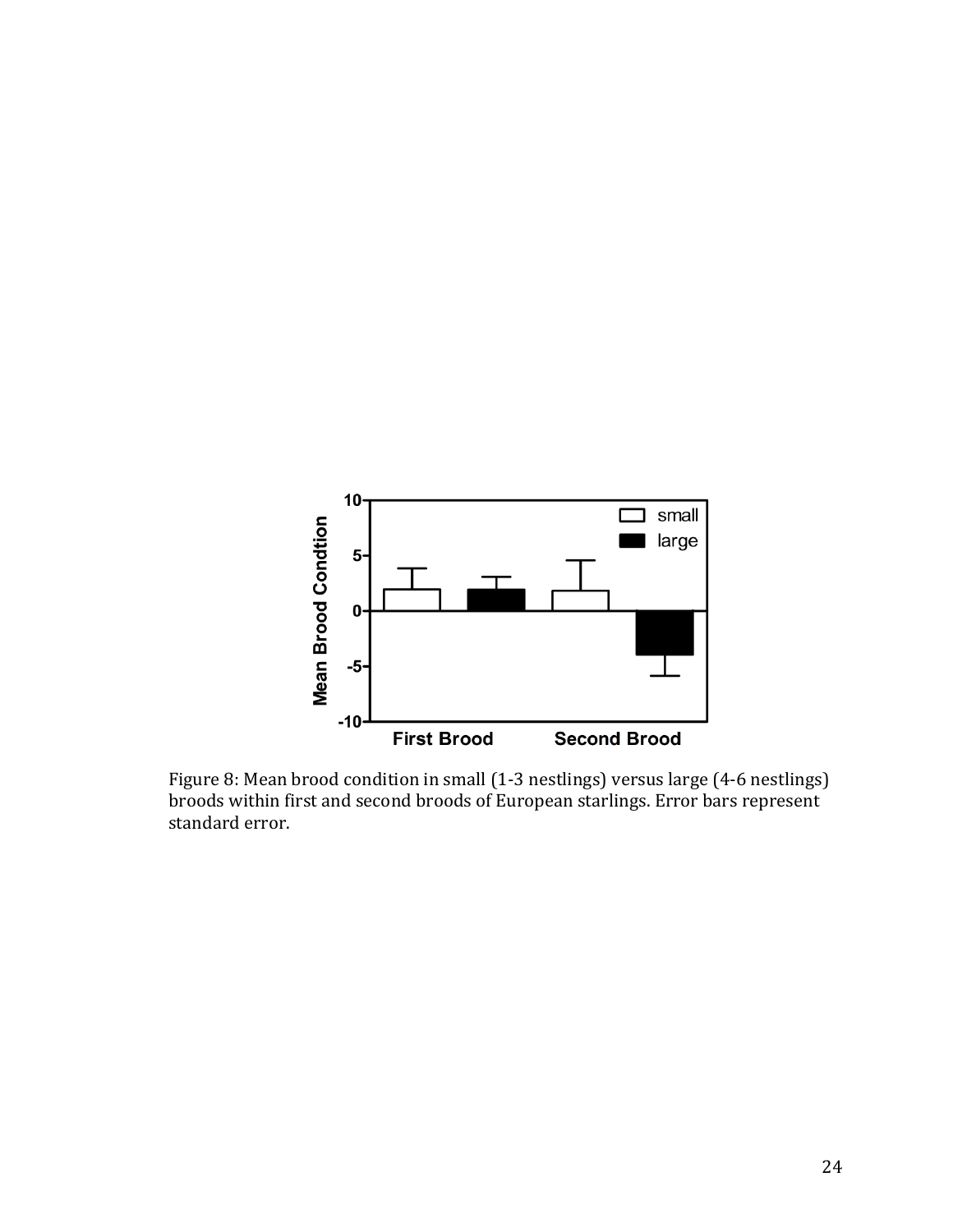

Figure 9: Fledging success in 2011 and 2012. Error bars represent standard error.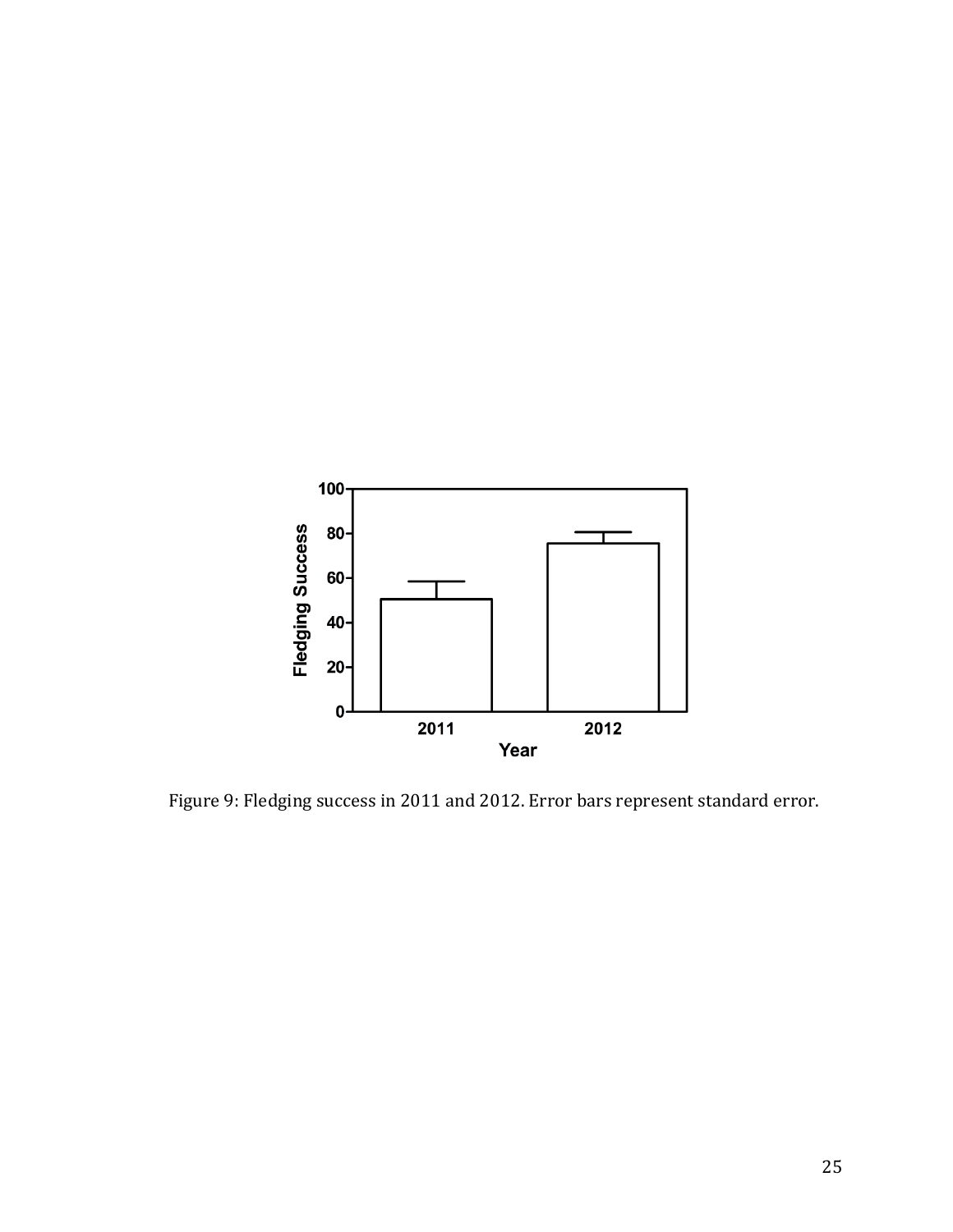## **Discussion:**

## *Begging Calls*

I had predicted that nestling condition and fledging success would be reduced in second broods compared to first broods and as a result, begging duration would be longer in these second broods. However, the results of this study do not support this prediction. Begging duration did not differ between first or second broods despite brood condition being higher in first broods. However, broods having more nestlings, regardless of being a first or a second brood, begged longer and each beg lasted for a longer time. An increase in total length of begging is expected, as more nestlings will typically beg for more time (Wright & Leonard, 2002). However, the increase in mean duration of each beg with more nestlings suggests that with increased sibling competition, each nestling is in more need because each receives fewer meals (Leonard et al., 2000).

Perhaps because nests usually have more than one nestling, competition among nestlings influences begging behavior when the parent is absent. If begging is an honest signal of an individuals need, siblings should not influence it, unless more siblings lead to fewer meals for each individual. However, this study and previous studies have found individual begging differences due to siblings (Kacelnik et al., 1995). A study on tree swallows (*Tachycineta bicolor*) also found an increased begging intensity with increased brood size (Leonard et al., 2000). Other studies, however, have found no difference in begging with brood size (Roulin et al., 2000). Johnstone (2004) suggested that sibling begging might be cooperative. Therefore, the collective begging intensity of the brood influences the total resources that are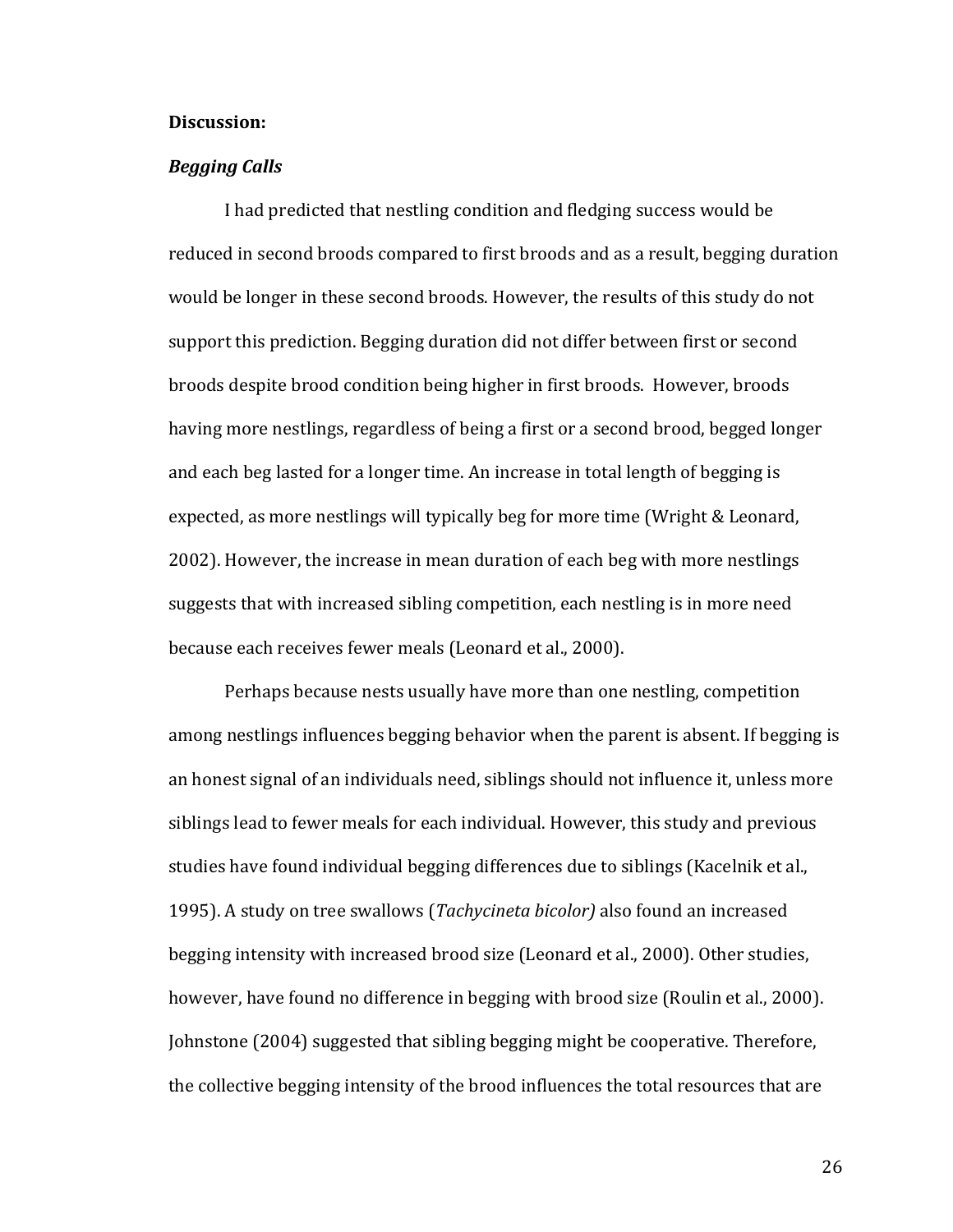provided, ultimately benefiting each sibling. Competitive begging would occur if a nestling changes their begging intensity based on another sibling's begging behavior so as to outcompete them (Parker et al., 2002). Competitive begging is consistent with the parent-offspring conflict hypothesis that suggests there is an imbalance in the amount of food the nestlings will receive and the actual amount of food parents bring back to the nest. Parents are assumed to be equally related to all nestlings and should allocate food evenly. However, European starlings are known to have extrapair paternity, which may increase the parent-offspring conflict (Garcia-Vigon et al., 2009). Regardless of the parent-offspring relatedness each nestling will still value itself more over it's siblings and will compete to receive food (Kilner  $&$ Johnstone, 1997). A study on pied babbler (*Turdoides bicolor*) fledglings found that siblings did not influence individual begging and that no nestlings incurred extra costs or gained more benefits from changes in begging by their sibling. Pied babbler fledglings did not beg competitively or cooperatively, instead their begging was an honest signal of their individual need (Thompson et al., 2013). Cotton et al (1996) found that begging by nestling European starlings was not affected by the number of siblings, which contrasts with my findings.

In my study, nestlings continued to beg when parents were present as well as when they were absent, which is similar to Leonard et al's (2005) findings for tree swallows. When observing the Syrinx PC spectrogram, it appears that more continuous begging occurred when the parent arrived (Dorey, pers. obs), which you could hear as a scratch or thump on the recording. A previous study observed parent-absent begging and found that this type of begging generally occurs at a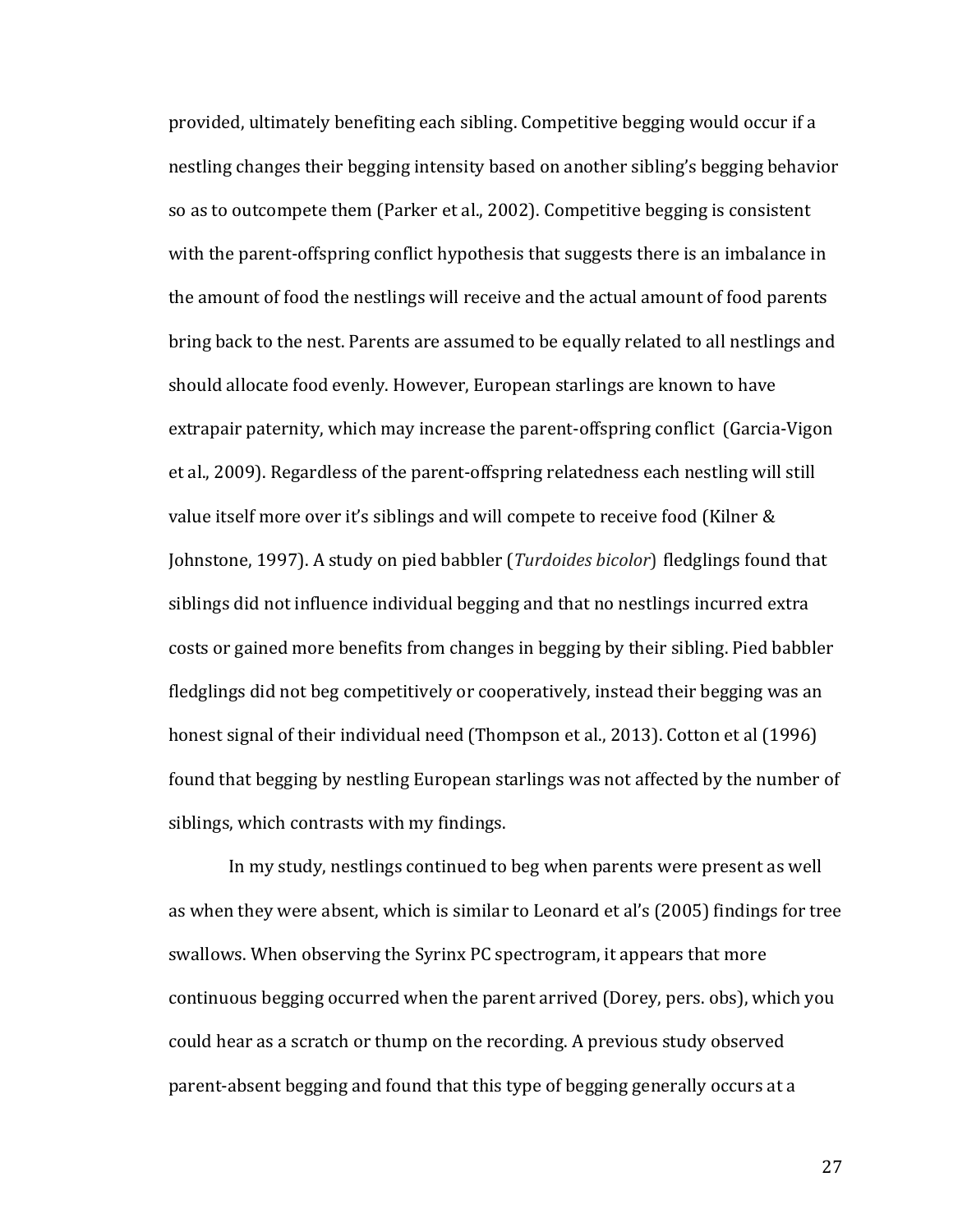lower pitch and increases with nestling age and brood size while decreasing with better condition (Bulmer et al., 2008).

Contrary to my study, many previous studies have found a significant relationship between begging calls and condition. One study actually found that zebra finch (*Taeniopygia guttata*) nestlings begged more intensely on higher quality diets (Krause et al., 2011). This positive correlation between condition and begging rate is consistent with the positive correlation found by Jocob and Heeb (2013) in the UV reflectance of nestling flange. An increase in signal expression is thought to occur when nestlings are in poorer condition and therefore, these two studies contradict my prediction as well as the results of prior studies (e.g. Cotton et al., 1996; Kilner & Johnstone, 1997). However, findings from Krause et al. (2011) also showed no differences in begging duration between nutritional treatments were detected. A previous study on European starlings examined if the mean frequency, mean duration, mean number of syllables and various other components of call structure reflected nestling condition. They found that lower values for call structure could predict nestlings that were in better condition (Jacob et al., 2011). Therefore, European starling nestlings beg less if they are in better condition, which is consistent with my original prediction but not supported with my findings.

Although no relationship between begging duration and body condition was found in my study, various other studies have found a relation with different call characteristics including pitch, intensity (posture) and UV reflectance of nestling flange. For example, Gladbach et al. (2009) studied Wilson's storm petrels (Oceanites *oceanicus*) and found a relationship amongst the pitch of begs and nestling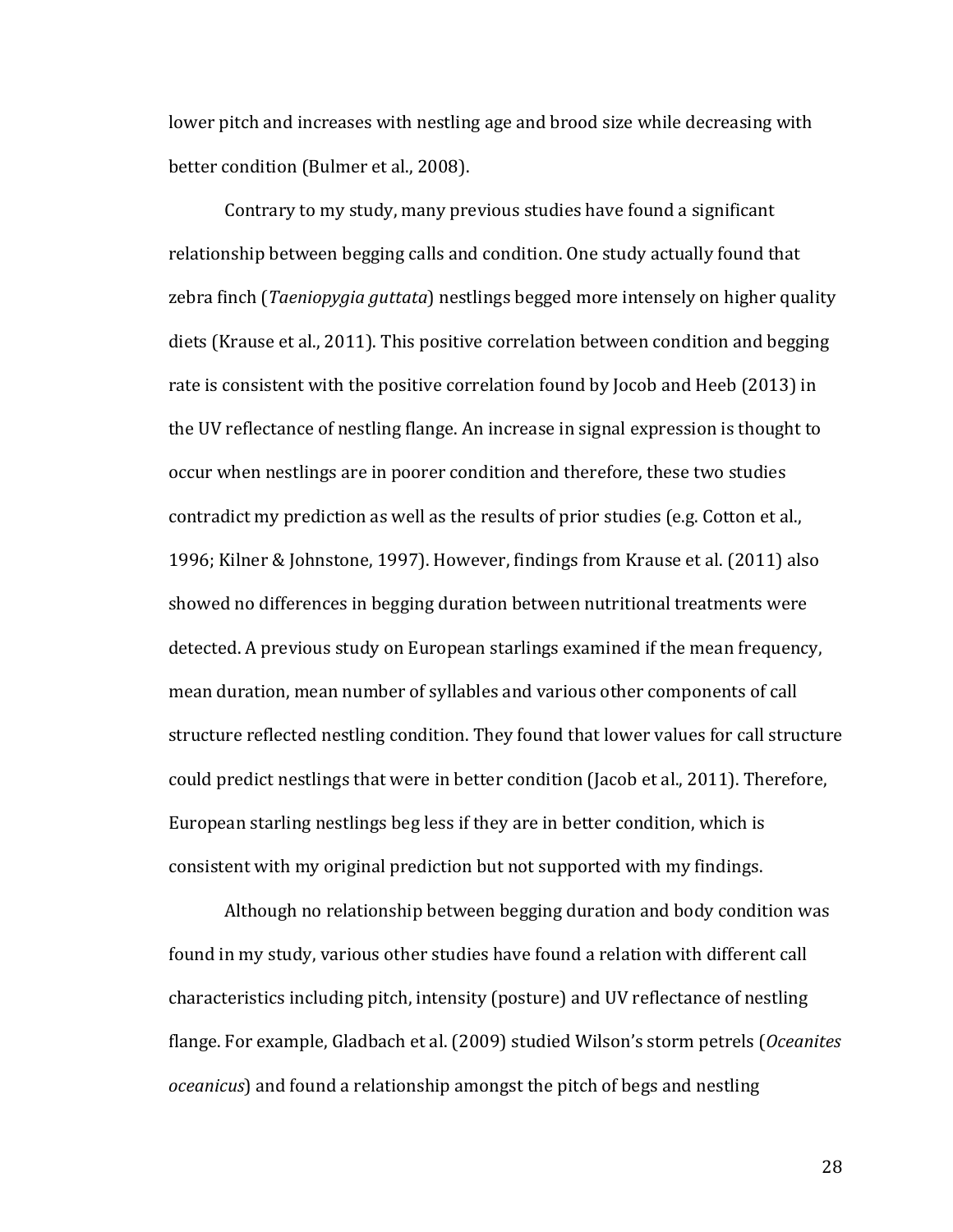condition, with poorer condition nestlings begging at a higher frequency than nestlings in better condition. This characteristic also led to these individuals nestling receiving larger meals. It has also been found that hungrier nestlings will increase their begging intensity by, not only gaping, but standing, moving their wings and trying to get the closest spot to the nest opening. Similarly, begging intensity also increases when there is more sibling competition, which could lead to fewer meals to each individual keeping them hungrier longer (Jacob et al., 2011). European starlings can also indicate their condition by the UV reflectance and coloration of the inside of their beak (flange). Nestlings in better condition reflected a higher amount of UV signaling than nestlings in poorer condition (Jacob & Heeb, 2013). These three aspects of signaling were not examined during my study but future studies may benefit from including acoustic and video data.

The frequency (number) of begs for each nest was also assessed, however, due to lack of video cameras, could not be used as overlapping begs (begging bouts) were not distinguishable and an accurate count could not be obtained. However, Krause et al. (2011) did examine the number of begs made by zebra finch nestlings over a one hour period and found no correlation with nutritional treatments.

There have been various findings that show begging characteristics are signals of nestling condition (i.e. honest signal). The contradiction amongst the compared studies suggests that begging behaviour, as a condition indicator could be a species-specific trait. As well, particular characteristics may indicate condition in one species, but not another, suggesting that individual species may have adapted a more suitable method of signaling nestling need. For example, in European starlings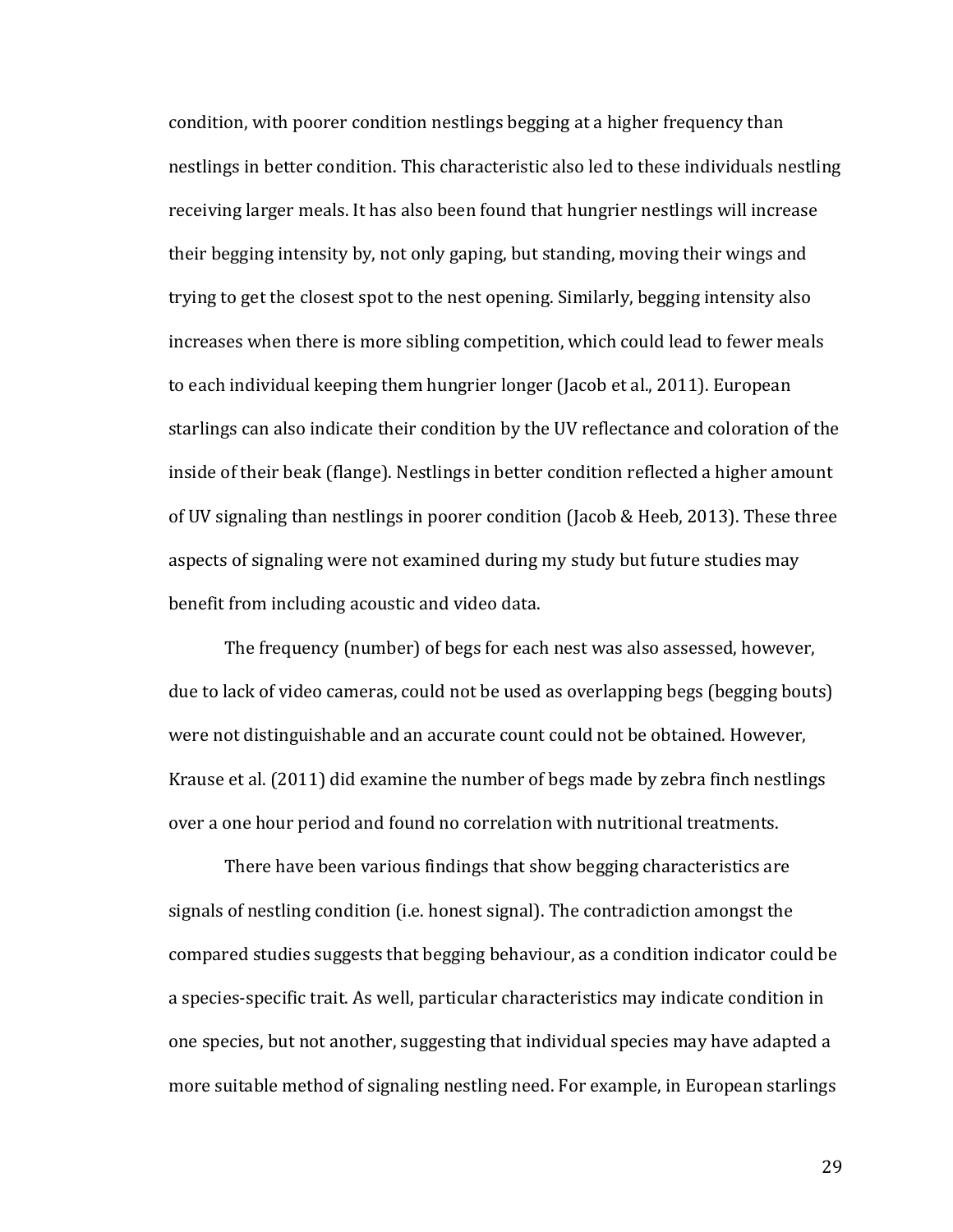begging duration may not signal condition but perhaps another acoustic characteristic or combination of acoustic and visual signals together convey need. Conversely, not all of the mentioned results agree with the honest-signaling hypothesis, which suggests begging calls are an honest signal of nestlings need. As cited, zebra finches actually beg more intensely when in better condition (Krasue et al.,  $2011$ ). My study and some others have found that begging behaviour is influenced by siblings, suggesting that individual begging may not be an honest signal (Parker et al., 2002; Krause et al., 2011). Contrasting, Cotton et al. (1996) and Thompson et al. (2013) found that begging is not influenced by siblings and appears to be a reliable, honest signal of their need.

# *Brood Condition and Fledging Success*

As predicted, brood condition was reduced in second broods when compared to first broods. This finding is consistent with those of previous studies also conducted on European starlings that examined the differences in condition between first and second broods (Jourdie et al., 2004; Bize et al., 2006; Serra et al., 2012). We observed that second broods had more parasites than first broods (Barber, pers. comm., 2013). Several studies have found increased temperatures are associated with increased parasite loads. There was tendency, though not significant, for broods in 2012 to be in better condition than broods in 2011 even though a previous study on the same population during the same years found that *C*. *hemapterus* was greatly reduced in 2011 compared with 2012 (11:117 respectively) (Hornsby et al., 2013). However, these numbers are still significantly lower than those found by other studies examining parasite abundance (Liker et al., 2001). Also,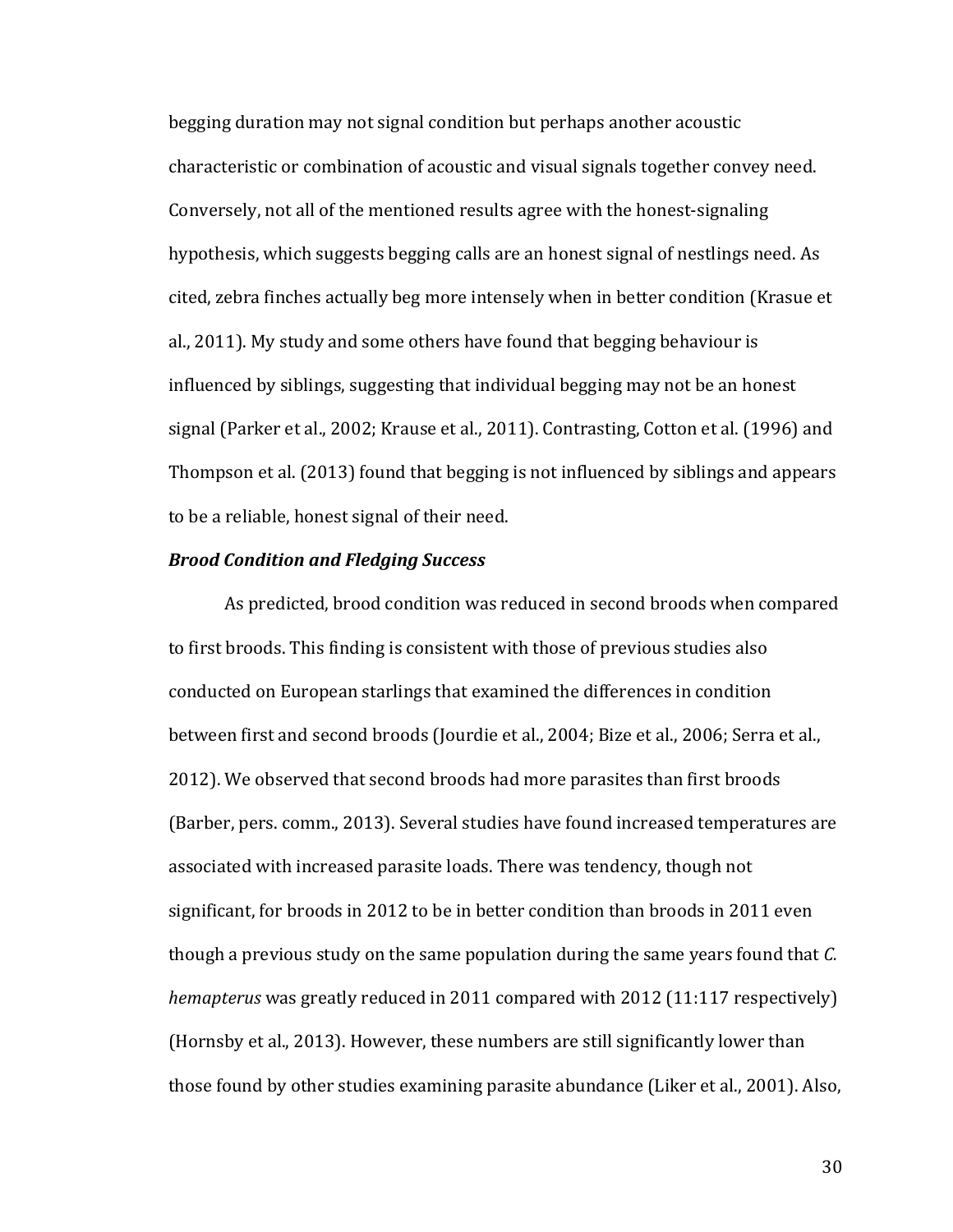López-Rull et al., (2010) found an increased abundance of *C. hemapterus* in second broods of Spotless starlings (*Sturnus unicolor*). Though my study did not find a significant positive correlation between nestling condition and temperatures, an increased number of parasites, coupled with reduced food availability could leave second broods at a disadvantage as they can put less energy towards growth.

Several studies have shown a decrease in immune responsiveness between first and second broods (López-Rull et al., 2011; Wilk et al., 2006). Second brood nestlings may not have the ability to defend against parasites, which would reduce the amount of energy allocated to growth and/or vocalizing their need. Although it seems that ectoparasites would have a large effect on nestling condition, it did not seem to affect the nestlings studied in Hornsby et al. (2013). Though, there could have been multiple ectoparasites in the nest, only *C. hemapterus* was assessed. It also appears that *C.* hemapterus did not have an effect on the fledging success of the nestlings as 2011 showed only 11 parasites in the Hornsby et al (2013) study but in the current study, the year 2011 showed significantly reduced fledging success (Figure 9). Although one could assume the differences in fledging success between years could be caused by poor environmental conditions, the differences in mean temperature or total precipitation between years were not analyzed.

Parasites cannot entirely explain the decrease in nestling condition observed in second broods, but perhaps the environmental conditions could negatively affect available resources for growing broods. It is possible that during this study (2011  $\&$ 2012), precipitation had an effect on food availability, thermoregulation and/or parent's ability to provision their offspring; all of which would affect nestling's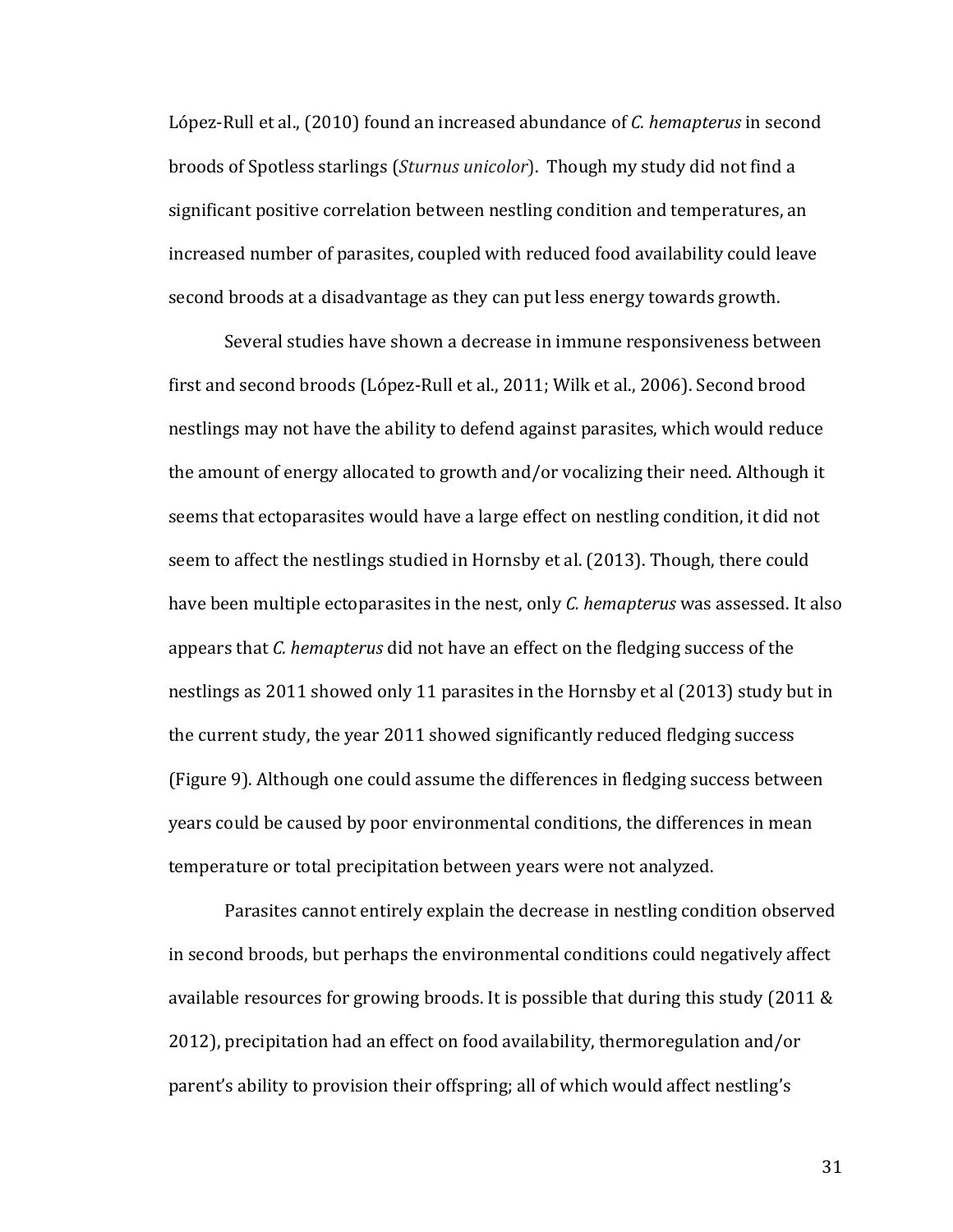condition. Total precipitation was negatively correlation with brood condition in this study (Figure 7). It is also known, with the current climate trends that weather events will be less predictable and more extreme, potentially having further consequences on nestling condition and overall survival (Møller, 2011; Bize et al., 2010).

It is apparent that some aspect of the environment or parental ability to provision changes during the second brood as nestlings can only maintain good condition if there are fewer siblings. During the first brood, the condition of the nestlings stays fairly constant regardless of the number of nestlings in a nest. This suggests that parents have enough energy with enough resources to provide almost equal distribution of these resources. The opposite findings are seen in second broods, as larger second broods had a lower brood condition than smaller second broods (Figure 8). There may not be enough food to provide to larger broods later in the season or parents may be physically exhausted from feeding and fledging the first brood and can only allocate enough energy to provide well for a smaller brood. Therefore, the ecological conditions during the time of second broods only supply enough resources (parent energy and food) to meet requirements of up to three nestlings and if there are more nestlings, these resources get spread out reducing condition for longer. Diminished resources would have consequences on the growth and condition of larger second broods. In fact, Grüebler & Naef-Daenzer (2008a) found that even though feeding rates increased in second broods, the food supply was greatly reduced and second broods were not actually receiving more food but instead received smaller meals. Important food supplies are often day length-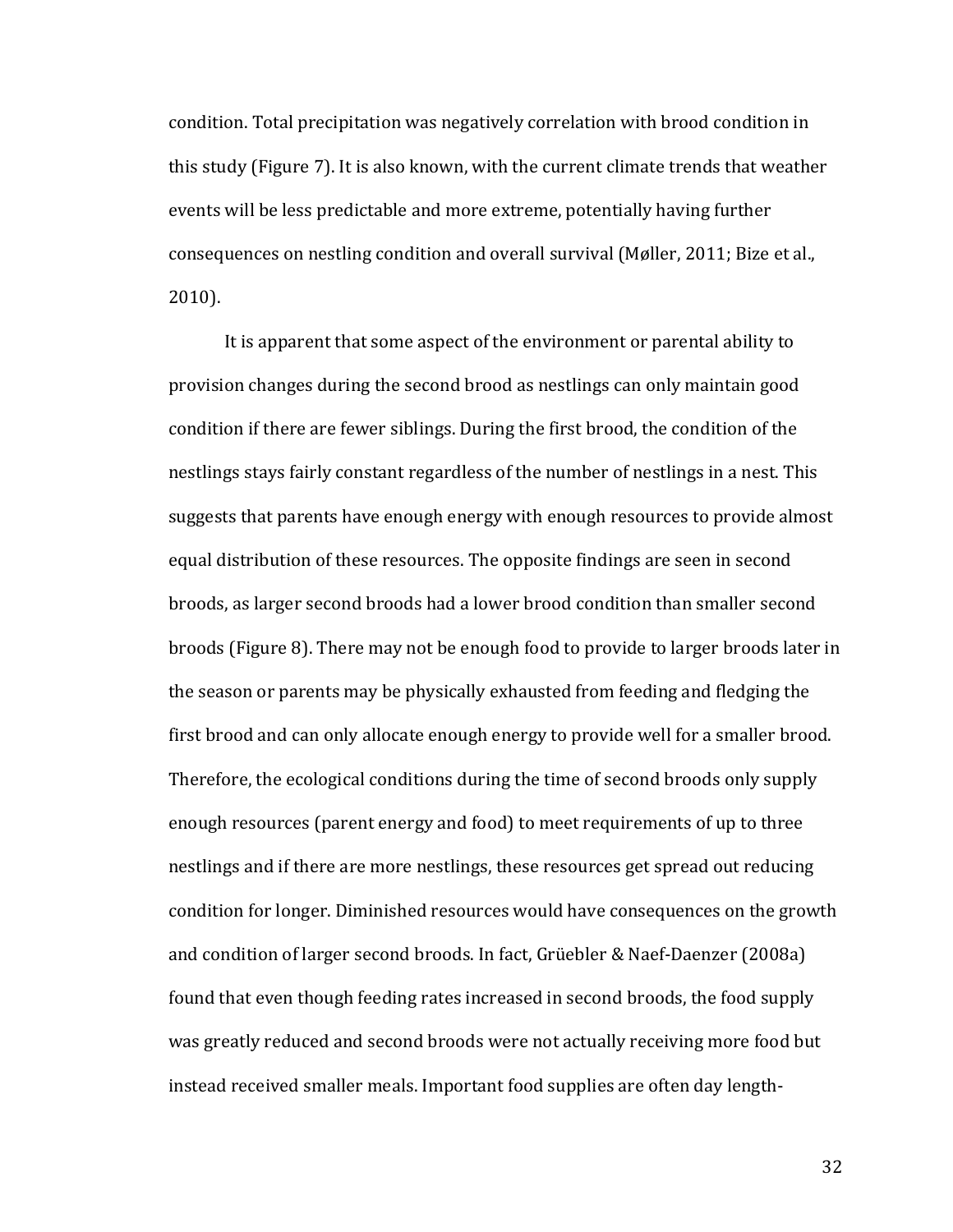dependent and temperature-dependent, meaning that as the season progresses and temperature increases, resources are reduced, as is the amount of time in which to provide them. In a study on barn swallows day length was identified as the variable that most constrained provisioning to larger broods. A large portion of the day is spent provisioning regardless of brood size. Parents would not be able to increase much more time spent foraging for more offspring. (Tinbergen & Verhulst, 2000). However, day length cannot explain the decrease in condition observed in my study for larger second broods as the difference in day length between first and second broods likely only differs by a few minutes. Also, the Halifax population of European starlings laid their second clutch on or near the summer solstice, a month earlier than the second clutch of barn swallows is laid. So it is more likely that first broods of European starlings have a shorter day length.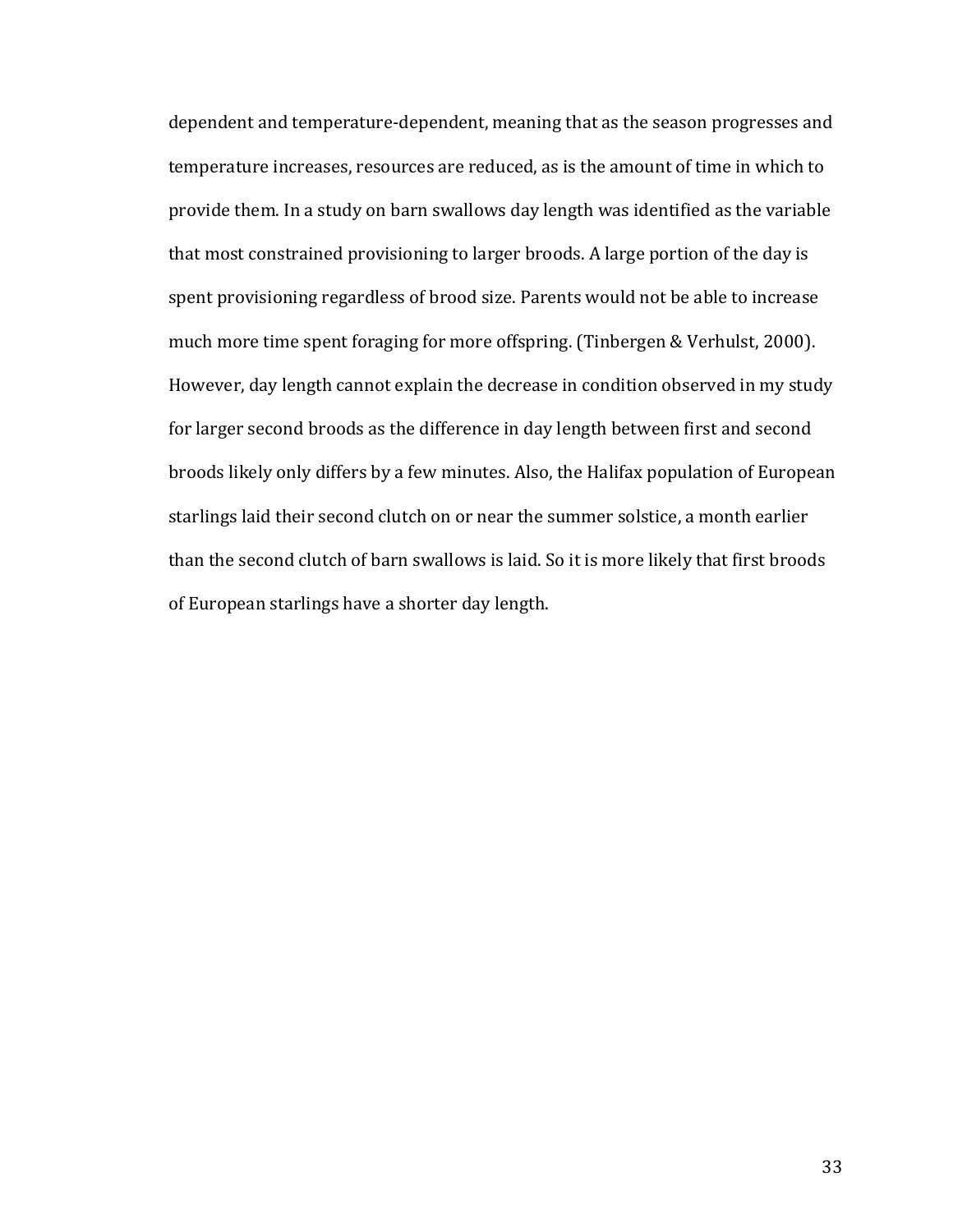## **Conclusion:**

In conclusion, there was no evidence that begging duration was an indicator of a nestling's condition in European starlings. Previous studies on European starlings and other altricial species found significant relationships between various call characteristics and condition. Nestling condition was significantly reduced in second broods. Condition was negatively correlated with precipitation. However, condition was unaffected by temperature changes in our population. It is unlikely that day length is significantly reduced from May to June to be the cause of reduced condition in larger second broods. This study found no evidence suggesting why fledging success would be reduced in 2011 but is most likely due to annual differences in ecological conditions. I plan to conduct further research to determine if temperature and precipitation were significantly different between 2011 and 2012, which could explain the differences observed.

My study is a contribution to the evidence for sibling competition affecting begging signaling and brood condition in nestling birds. This is an important relationship, as parents must have the ability to minimize sibling competition in order to maximize reproductive success to produce the highest number of best quality nestlings to ensure recruitment to pass on their genes and maintain the population size.

Attempting to relate certain begging characteristics to life history traits may provide more conclusive and consistent results. Parent-offspring communication is widely studied, however, due to conflicted findings further research is required.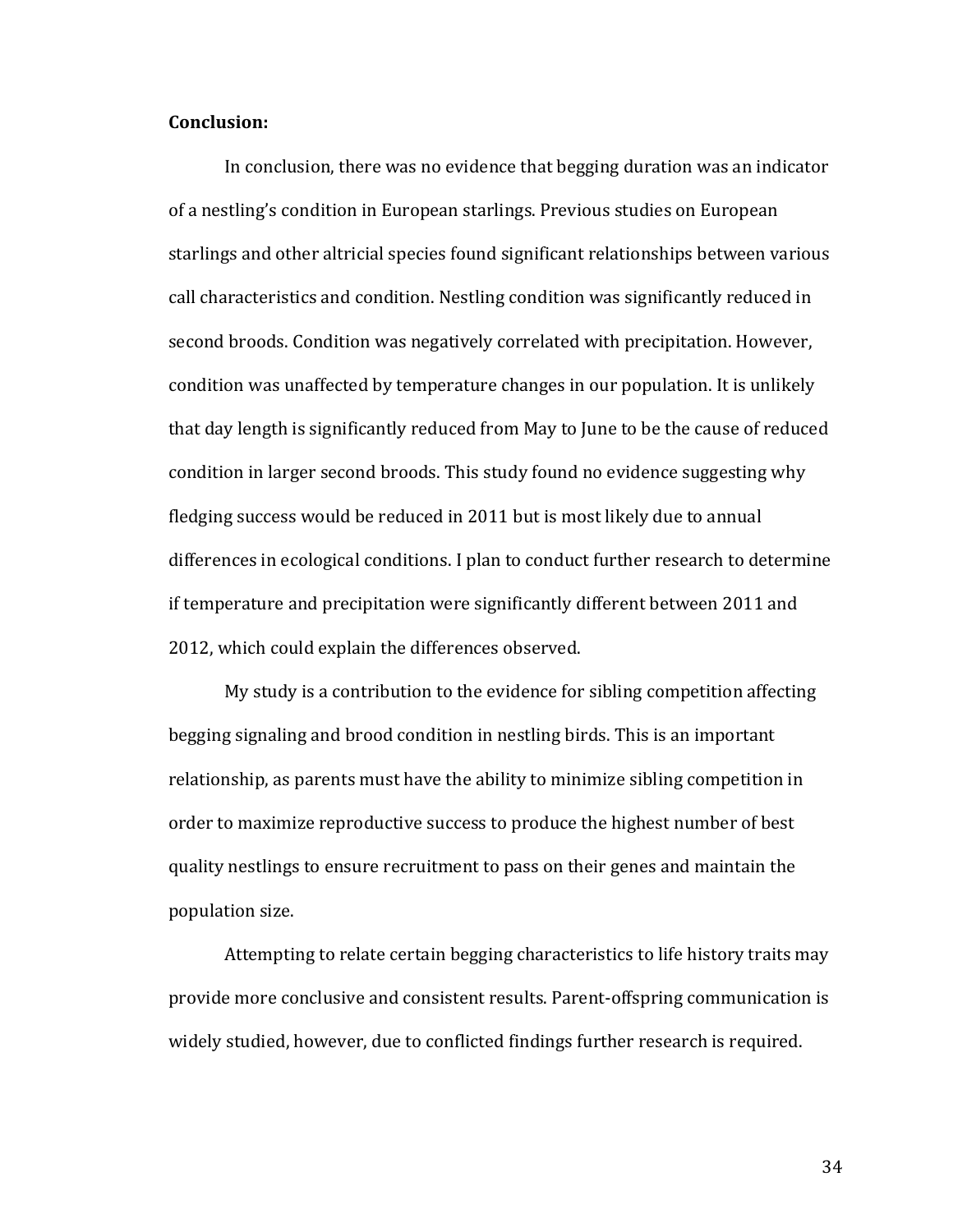# **Literature Cited:**

- Avilés S.J.M., Pe' Rez-Contreras T., Navarro C. & Soler J.J. (2009) Male Spotless Starlings Adjust Feeding Effort Based On Egg Spots Revealing Ectoparasite Load. Animal Behaviour. Vol. 78: 993-999
- Berthold P. (1976) The control and significance of animal and vegetable nutrition in omnivorous songbirds. *Ardea.* Vol.64:140–153
- Bize P., Stocker A., Jenni-Eiermann S., Gasparini J. & Roulin A. (2010) Sudden weather deterioration but not brood size affects baseline corticosterone levels in nestling Alpine swifts. *Hormones and Behavior*. Vol.58(4):591-598
- Bize P., Piault R., Moureau B. & Heeb P. (2006) A UV signal of offspring condition mediates context-dependent parental favouritism. *Proceedings of the Royal Society B.* Vol.273:2063–2068
- Bize P., Roulin A., Bersier L.-F., Pfluger D. & Richner H. (2003) Parasitism and developmental plasticity in alpine swift nestlings. Animal *Ecology*. Vol. 72:633–639
- Bulmer E., Celis P. & Gil D. (2008) Parent-absent begging: evidence for sibling honesty and cooperation in the spotless starling (Sturnus unicolor). *Behavioural Ecology*. Vol.19:279–284
- Christe P., Lope F., Gonzalez G., Saino N. & Møller A.P. (2001) The influence of environmental conditions on immune responses, morphology and recapture probability of nestling house martins (*Delichon urbica*). *Oecologia. Vol.*126:333–338
- Christe P., Richner H. & Oppliger A. (1996) Begging, food provisioning, and nestling competition in great tit broods infested with ectoparasites. *Behavioral Ecology*. Vol.7:127–131
- Christians J.K., Evanson M. & Aiken J.J.  $(2001)$  Seasonal decline in clutch size in European starlings: a novel randomization test to distinguish between the timing and quality hypotheses. Animal Ecology. Vol.70:1080-1087
- Cody M.L (1966) A General Theory of Clutch Size. *Evolution*. Vol.20:174-184
- Cotton P.A., Kacelnik A., Wright J. (1996) Chick begging as a signal: are nestlings honest? *Behavioural Ecology*. Vol.7:178–182
- Coulson J.C. (1962) The biology of *Tipula subnodicornis* Zetterstedt, with comparative observations on *Tipula paludosa Meigen*. *Animal Ecology*. Vol 31:1-21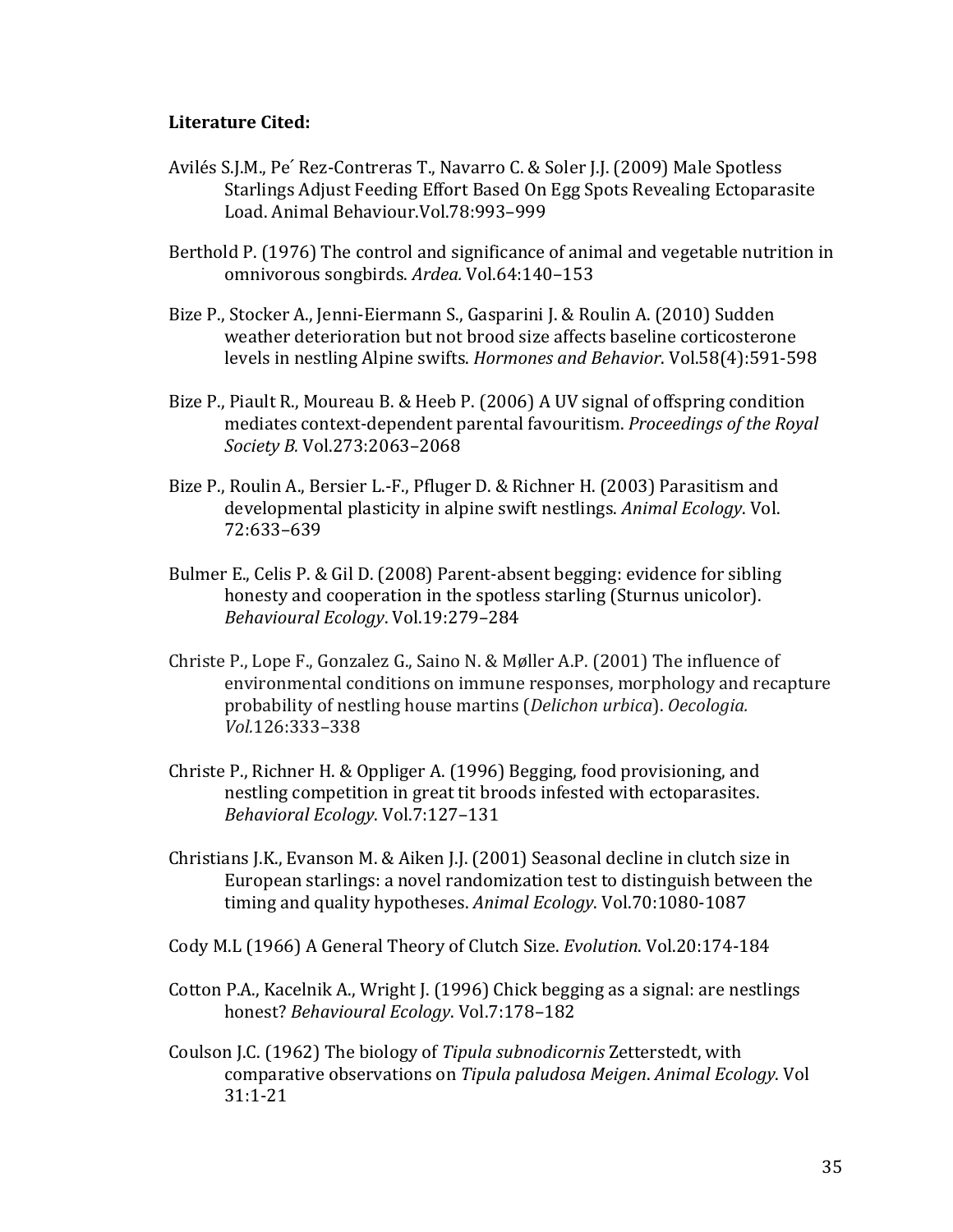- Cramp S. (1998) The complete birds of the western Palearctic on CDROM. Oxford University Press, Oxford
- Davis J.N., Todd P.M. & Bullock S. (1999). Environment quality predicts parental provisioning decisions. *Proceedings of the Royal Society B: Biology.* Vol.266: 1791-1797
- Dugas M.B. (2009) House sparrow, *Passer domesticus*, parents preferentially feed nestlings with mouth colours that appear carotenoid-rich. *Animal Behaviour.* Vol*.*78:767–772
- Environment Canada (2011-2012) Sunrise/Sunset Calculator. Accessed From www.ec.gc.ca
- Feare C.J. (1984) The Starling. Oxford Press, Oxford
- Finlay J.C. (1976) Some effects of weather on Purple Martin activity. Auk. Vol.9: 231-244
- Floyd T. (2008) Smithsonian Field Guide to the Birds of North America. Scott & Nix Inc. HarperCollins publishing. pp:364
- Freitag F. (1937) Aus dem Leben beringter Star zur Fortpflanzungszeit II. *Ibid*. Vol 9:43-49
- Garcia-Vigon E., Veiga J.P. & Cordero P.J. (2009) Male feeding rate and extrapair paternity in the facultatively polygynous spotless starling. *Animal Behaviour*. 78:1335–1341
- Gladbach A., Büßer C., Mundry R. & Quillfeldt P. (2009) Acoustic parameters of begging calls indicate chick body condition in Wilson's storm petrels *Oceanites oceanicus. Journal of Ethology.* Vol.27:267-274
- Godfray H.C. J. (1991) Signalling of need by offspring to their parents. *Nature*. Vol.352:328–330
- Godfray H.C.J. (1995) Signaling of need between parents and young: parent– offspring conflict and sibling rivalry. *Animal Nature*. Vol.146:1-24
- GraphPad Prism version 6.00 for Macintosh, GraphPad Software, La Jolla California USA, www.graphpad.com".
- Granadeiro J.P., Bolton M., Silva M.C., Nunes M. & Furness R.W. (2000) Responses of breeding Cory's shearwater, Calonectris diomedea, to experimental manipulation of chick condition. *Behavioural Ecology*. Vol.11:274–281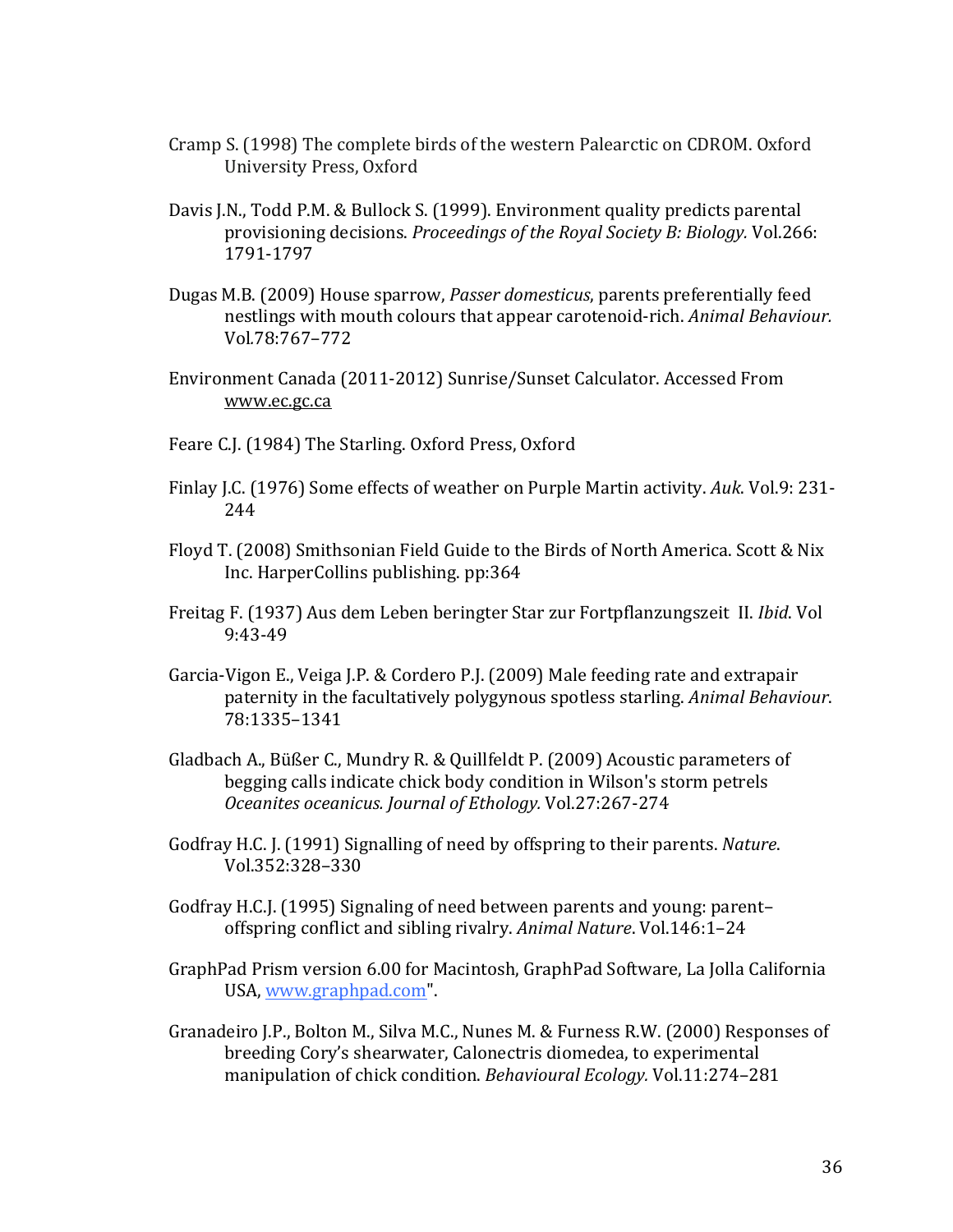- Grüebler M.U. (2007) Time constraints of breeding twice. On the fitness relevance of timing of reproduction and post-fledging parental investment in the barn swallow (*Hirundo rustica*). Ph.D. thesis, University of Zurich
- Grüebler M.U. & Naef-Daenzer B. (2008a) Postfledging parental effort in barn swallows: evidence for a trade-off in the allocation of time between broods. *Animal Behaviour*. Vol.75:1877-1884
- Grüebler M.U. & Naef-Daenzer B. (2008b) Fitness Consequences of Pre- and Post-Fledging Timing Decisions in a Double-Brooded Passerine. *Ecology*. Vol. 89:2736-2745
- Gustaffson L. & Sutherland W.J. (1988) The costs of reproduction in the collared flycatcher *Ficedula albicollis. Nature*. Vol.335:813–815
- Haig D. (1990) Brood reduction and optimal parental investment when offspring differ inquality. Animal Nature. Vol.136:550-556
- Halupka K. (1998) Vocal begging by nestlings and vulnerability to nest predation in meadow pipits *Anthus pratensis*: to what extent do predation costs of begging exist? *Ibis*. Vol.140:144–149
- Higgins P.J., Peter J.M. & Cowling S.J. (2006) Handbook of Australian, New Zealand and Antartic birds. Volume 7: Boatbill to starlings. Melbourne: Oxford University Press.
- Hornsby M.A.W., Fairn E.R. & Barber C.A (2013) Male European starlings do not use egg spots as a cue to adjust investment in nestlings. The Wilson Journal of Ornithology. Vol.125:109-115
- Jacob S. & Heeb P. (2013) Mouth color components of begging are dynamic signals of quality in European starling nestlings. Avian Biology. Vol.44: 39-44
- Jacob S., Rieucau G. & Heeb P. (2011) Miltimodal begging signals reflect independent indices of nestling condition in European starlings. *Behavioural Ecology.*  Vol.22:1249-1255
- Johnstone R.A. (2004) Begging and sibling competition: how should offspring respond to their rivals? American Naturalist. Vol.163:388-406
- Jourdie V., Moureau B., Bennet A.T.D. & Heeb P. (2004) Ultraviolet reflectance by the skin of nestlings. *Nature*. Vol 431: 262
- Kacelnik A., Cotton P.A., Stirling L. & Wright J. (1995) Food allocation among nestling starlings: sibling competition and the scope of parental choice. *Proceedings of the Royal Society B. Vol.259:259-263.*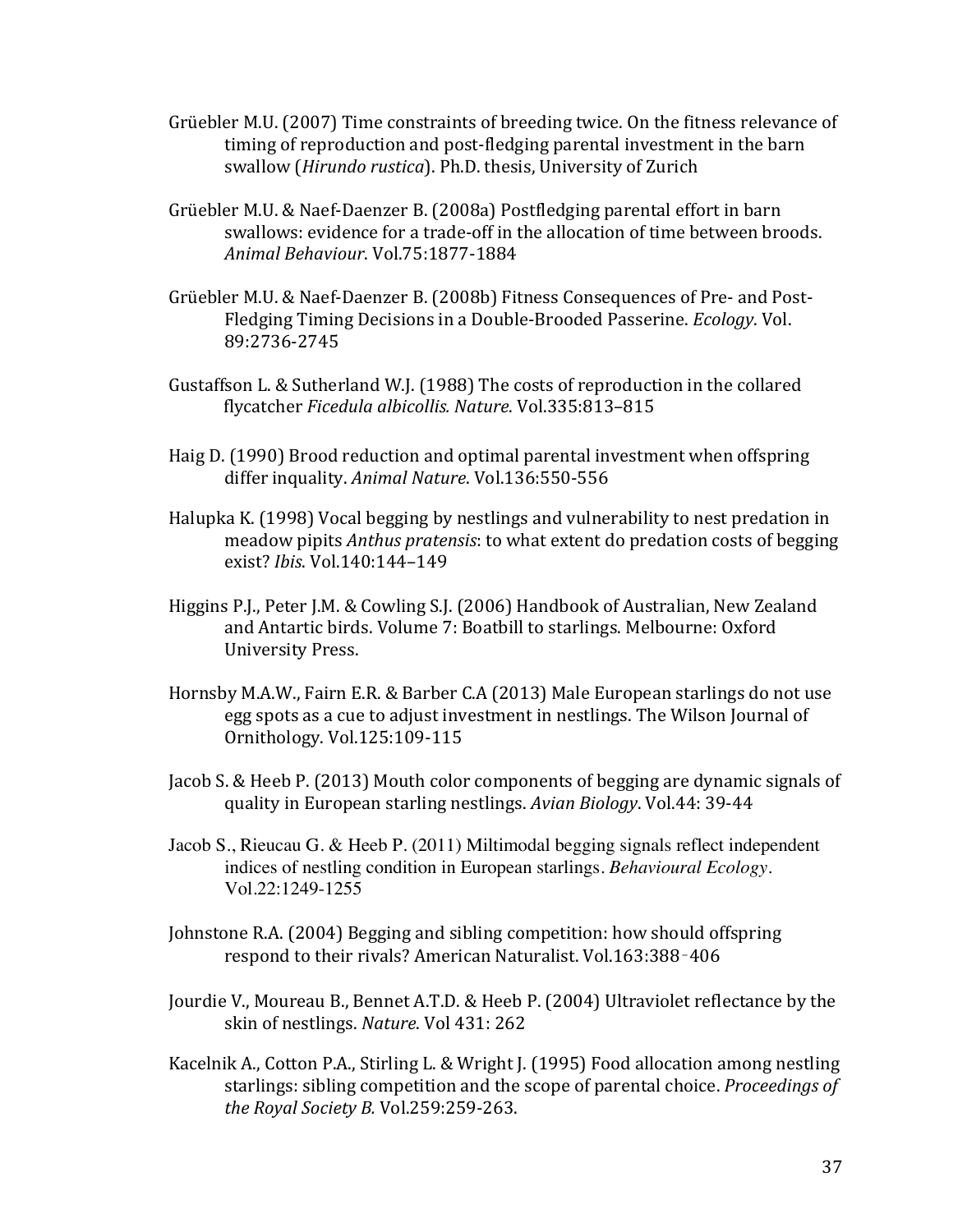- Kaufman K. (1996) Lives of North American Birds. Houghton Mifflin Company. pp:500.
- Kessel B. (1957) A Study of the Breeding Biology of the European Starling (*Sturnus vulgaris L.*) in North America. The American Midland Naturalist. Vol.58(2):257-331
- Kilner R. & Johnstone R.A.  $(1997)$  Begging the question: are offspring solicitation behaviours signals of need? *Tree.* Vol.12(1):11-15
- Kluijver H.N. (1933) Bijdrage tot de Biologie en de Ecologie van den Spreeuw (Sturnus vulgaris vulgarin Linn.) gedurende zijn Voortplantingstijd. Med.Plantenziektenkundigen. *Dienst te Wagenigen,* no. 69
- Krause T.E., Honarmand M. & Naguib M.  $(2011)$  Zebra finch nestlings beg more under better nutritional conditions. *Behaviour.* Vol.148:1239-1255
- Krementz D.G., Nichols J.D. & Hines J.E. (1989) Postfledging survival of European Starlings. *Ecology*. Vol.70:646-655
- Kumar A. (2003) Acoustic communication in birds: differences in songs and calls, their production and biological significance. *Resonance.* Vol.8:44-55
- Lack D. (1947) The Significance of Clutch Size. *Ibis.* Vol.89:302–352
- Leonard M.L., & Horn A.G. (2001) Begging in the absence of parents by nestling tree swallows. *Behavioral Ecology.* Vol.12(4):501-505
- Leonard M.L. & Horn A.G. (2012) Ambient noise increases missed detections in nestling birds. *Biology Letters*. Vol.8:530–532
- Leonard M.L., Horn A.G., Gozna A. & Ramen S. (2000) Brood size and begging intensity in nestling birds. *Behavioural Ecology*. Vol.11:196-201
- Leonard M.L., Horn A.G. & Mukhida A. (2005) False alarms and begging in nestling birds. *Animal Behaviour.* Vol.69:701-708
- Liker A., Ma' Rkus M., Voza' R A., Zemankovics E. & Ro' Zsa L. (2001) Distribution Of Carnus Hemapterus In A Starling Colony. *Canadian Journal Of Zoology.* Vol.79:574–580
- Linden M. & Møller A. P. (1989) Cost of reproduction and covariation of life-history traits in birds. *Trends in Ecology & Evolution*. Vol.4:367-371
- López-Rull I., Celis P., Salaberria C., Puerta M. & Gil D. (2011) Postfledging recruitment in relation to nestling plasma testosterone and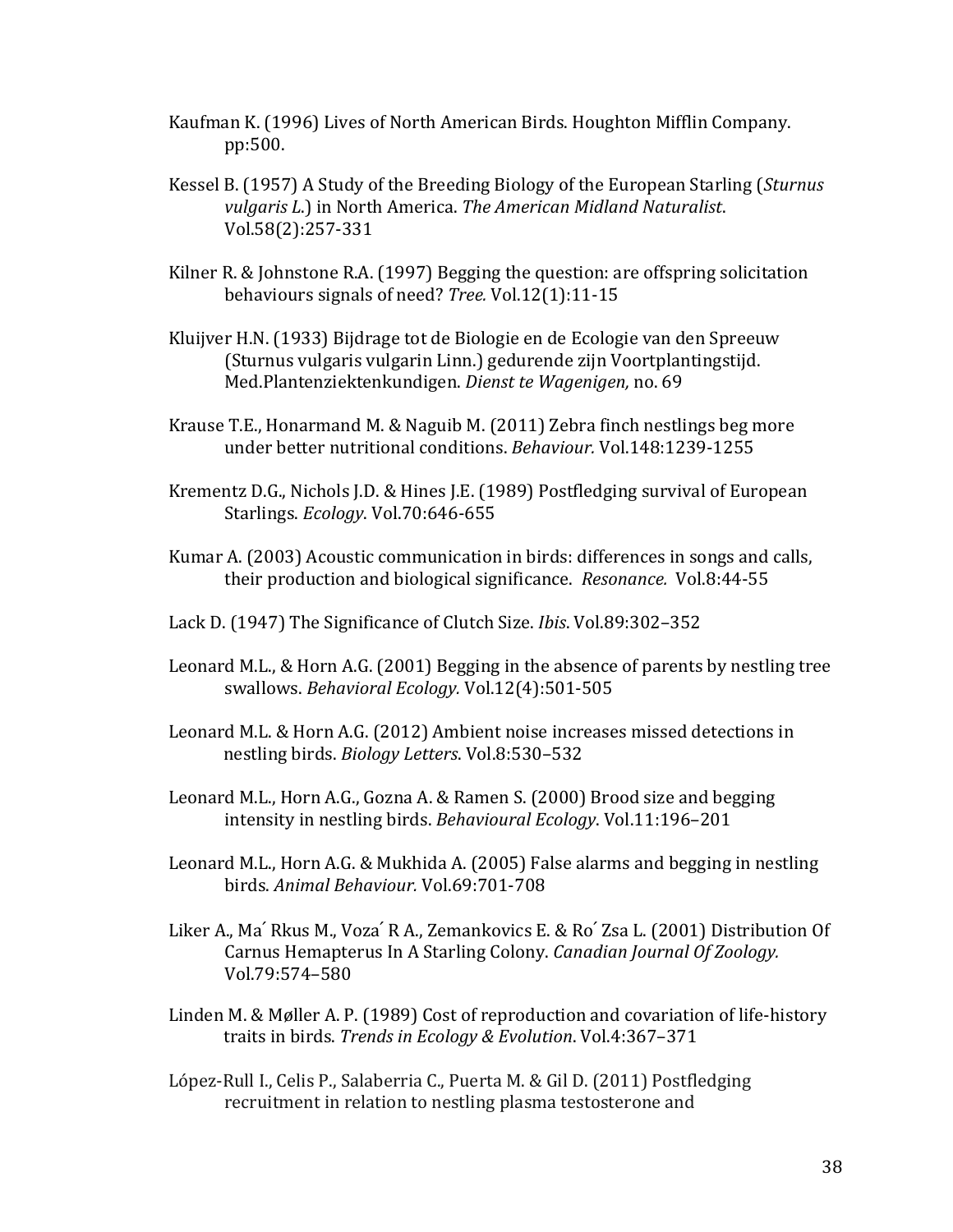immunocompetence in the spotless starling. *Functional Ecology*. Vol.25:500– 508

- López-Rull I., Salaberria C. & Gil D. (2010) Seasonal Decline In Yolk Size And Seasonal Androgen Concentration In A Double-Brooded Passerine. *Ardeola*. Vol.57:321–332
- Marshall A.G. (1981) The ecology of ectoparasites insects. *Academic Press*, London
- Martin A.C., Zim H.S. & Nelson A.L. (1951) American Wild- life and Plants: A Guide to Wildlife Food Habits. Dover, New York.
- Martin T.E. (1987) Food as a limit on breeding birds: a lifehistory perspective. *Annual Review of Ecology and Systematics.* Vol.18:453–487
- Maurer G., Magrath R.D., Leonard M.L., Horn A.G. & Donnelly C. (2003) Begging to differ: scrubwren nestlings beg to alarm calls and vocalize when parents are absent. *Animal Behaviour*. Vol.65:1045-1055
- Maynard Smith J. & Harper D. (2003) Animal Signals. Oxford University Press, New York.
- McCarty J.P. & Winkler D.W. (1999) Relative importance of environmental variables in determining the growth of nestling Tree Swallows *Tachycineta bicolor. Ibis.* Vol.141:286–296
- McIntyre E., Leonard M.L. & Horn A.G. (2014) Ambient noise and parental communication of predation risk in tree swallows, Tachycineta bicolor. *Animal Behaviour.* Vol.87:85-89
- Mennill D.J. & Ratcliffe L.M. (2000) A Field Test of Syrinx Sound Analysis Software in Interactive Playback. Animal Sound and its Recording. Vol.11:77-86
- Merino S. & Potti J. (1995) Mites And Blowflies Decrease Growth And Survival In Nestling Pied Fly- Catchers. *Oikos*. Vol.73:95–103
- Møller A.P. (2011) Behavioural and life history responses to extreme climatic conditions: studies on a migratory songbird. *Current Zoology*, Vol.57:351-362
- Møller A.P. (1997) Parasitism and the evolution of host life history. In: Host-Parasite Evolution: General Principles and Avian Models. Oxford Univesity Press, Oxford
- Møller A.P. & Saino N. (2004) Immune response and survival. *Oikos*. Vol.104:299-304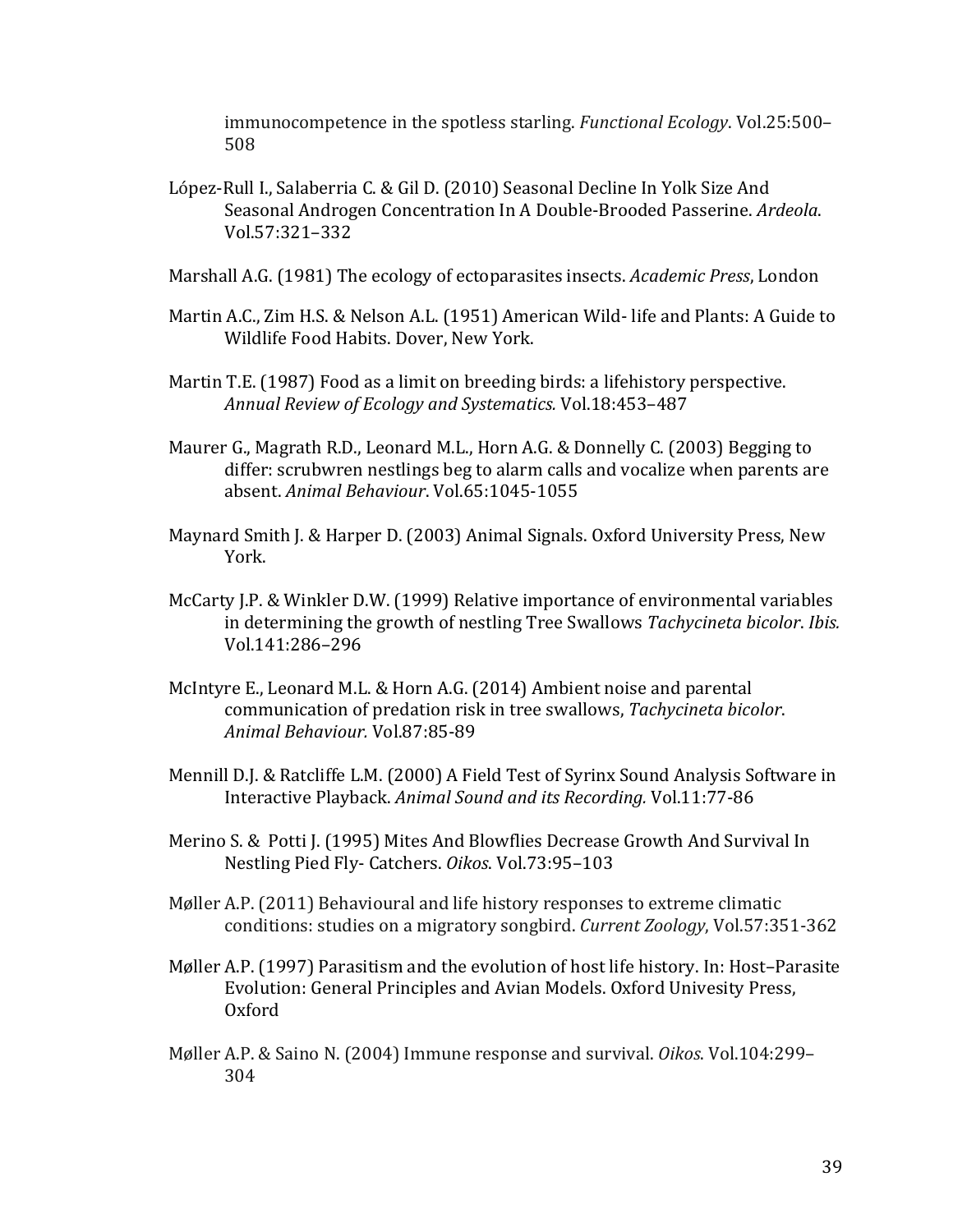- Mondloch C.J. (1995) Chick hunger and begging affect parental allocation of feedings in pigeons. *Animal Behaviour*. Vol.49:601-613
- O'Brien E.L. & Dawson D. (2000) Parasite mediated growth patterns and nutritional constraints in cavity - nesting bird. Animal Ecology. Vol.77:127-134
- Parker G.A., Royle N.J. & Hartley I.R. (2002) Begging scrambles with unequal chicks: interactions between need and competitive ability. *Ecology*. Vol.5:206-215
- Pinxten R., Eens M. & Verheyen R.F. (1990) Intermediate clutches in the Starling (Sturnus vulgaris): replacement clutches, additional clutches of polygynous males or late first clutches. *Journal of Ornithology*. Vol. 131:141-150
- Redondo T. & Castro F. (1992) The increase in risk of predation with begging activity in broods of magpies *Pica pica. Ibis.* Vol.134:180-187
- Richner H., Oppliger A. & Christe P. (1993) Effect of an ectoparasite on reproduction in great tits. Animal Ecology. Vol.62:703-710
- Roulin A. (1999) Fécondité de la mouche *Carnus hemapterus*, ectoparasite des jeunes chouettes effraies *Tyto alba*. *Alauda.* Vol.67:205–212
- Roulin A., Kolliker M. & Richner H. (2000) Barn owl (*Tyto alba*) siblings vocally negotiate resources. *Proceedings of the Royal Society of London B.* Vol.267:459-463
- Schwagmeyer P.L. & Mock D.W. (2008) Parental provisioning and offspring fitness: size matters. Animal Behaviour. Vol.75:291-298
- Serra L., Pirrello S., Caprioli M., Griggio M., Andreotti A., Romano A., Pilastro A., Saino N., Sacchi R., Galeotti P., Fasola M., Spina F. & Rubolini D. (2012) Seasonal decline of offspring quality in the European starling *Sturnus vulgaris*: an immune challenge experiment. *Behavioural Ecology Sociobiology*. Vol.66:697-709
- Simon A., Thomas D., Blondel J., Perret P. & Lambrechts M.M. (2004) Physiological ecology of Mediterranean blue tits (*Parus caeruleus L.*): effects of ectoparasites (*Protocalliphora spp.*) and food abundance on metabolic capacity of nestlings. *Physiological and Biochemical Zoology*. Vol.77:492–501
- Slabbekoorn H. & Peet M. (2003) Birds sing at a higher pitch in urban noise. *Nature*. Vol.424:267
- Soler J.J. & Avilés J.M. (2010) Sibling Competition and Conspicuousness of Nestling Gapes in Altricial Birds: A Comparative Study. *Plos ONE*. Vol.5:1-8